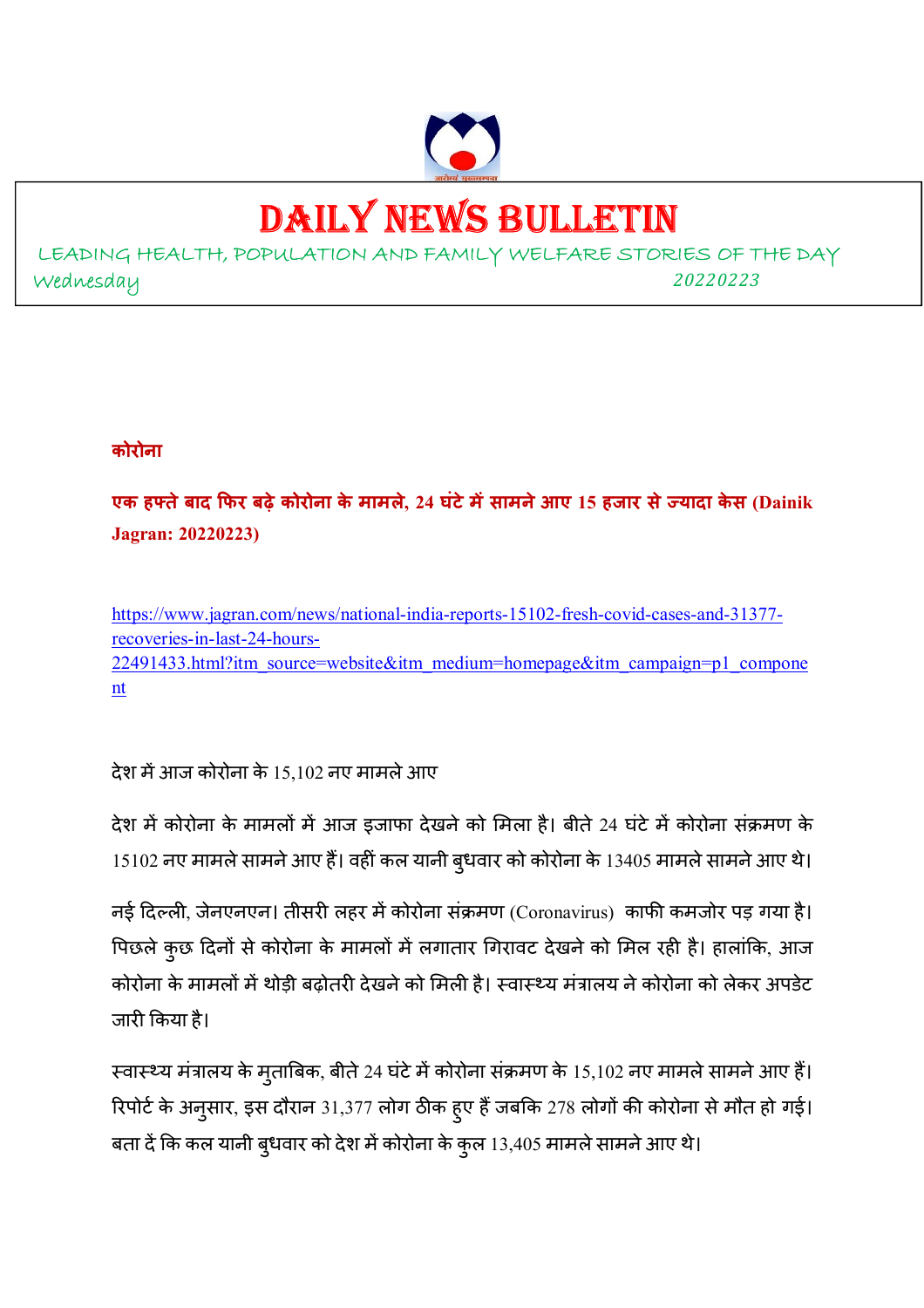एक्टिव केस भी घटे

इसके अलावा कोरोना के एक्टिव केस घटकर अब 1,64,522 हो गए हैं। कुल 4,21,89,887 लोग अब तक रिकवर हो चुके हैं। देश में अब तक कोरोना के 4,28,67,031 मामले सामने आ चुके हैं। वहीं,  $5,12,622$  लोग अपनी जान गंवा चुके हैं।

## **Coronavirus: WHO says COVID pandemic may end in 2022 (The Times of India: 20220223)**

https://timesofindia.indiatimes.com/life-style/health-fitness/health-news/coronavirus-whosays-covid-pandemic-may-end-soon/articleshow/89748205.cms

If there are no more major Covid outbreaks after Omicron, the pandemic may see an end in 2022, the World Health Organisation (WHO) Representative in Russia has said.

However, it does not mean that the virus will vanish completely, Melita Vujnovic was quoted as saying in an interview with TASS news agency.

"It's hard to make predictions at the moment but we hope that if nothing else happens, the pandemic may end in 2022.

"What does an end to the pandemic mean? It means that there will be no major outbreaks, but it doesn't mean that the virus will vanish.

"A great number of cases means that the virus is capable of mutating so we don't know how the situation will unfold. However, there is cautious optimism that major outbreaks will end once Omicron spreads across the globe," she said.

According to Vujnovic, the WHO is trying to predict when it will happen, but it's difficult because countries "are now changing their testing strategies".

She said that the Omicron strain was very contagious and was spreading quickly, while some countries did not have the money to test everyone given the large number of patients without symptoms, the report said

"The picture that we are seeing does not fully reflect the exact number of cases as opposed to what things were like when the pandemic just broke out and the Delta strain started spreading," the WHO envoy said.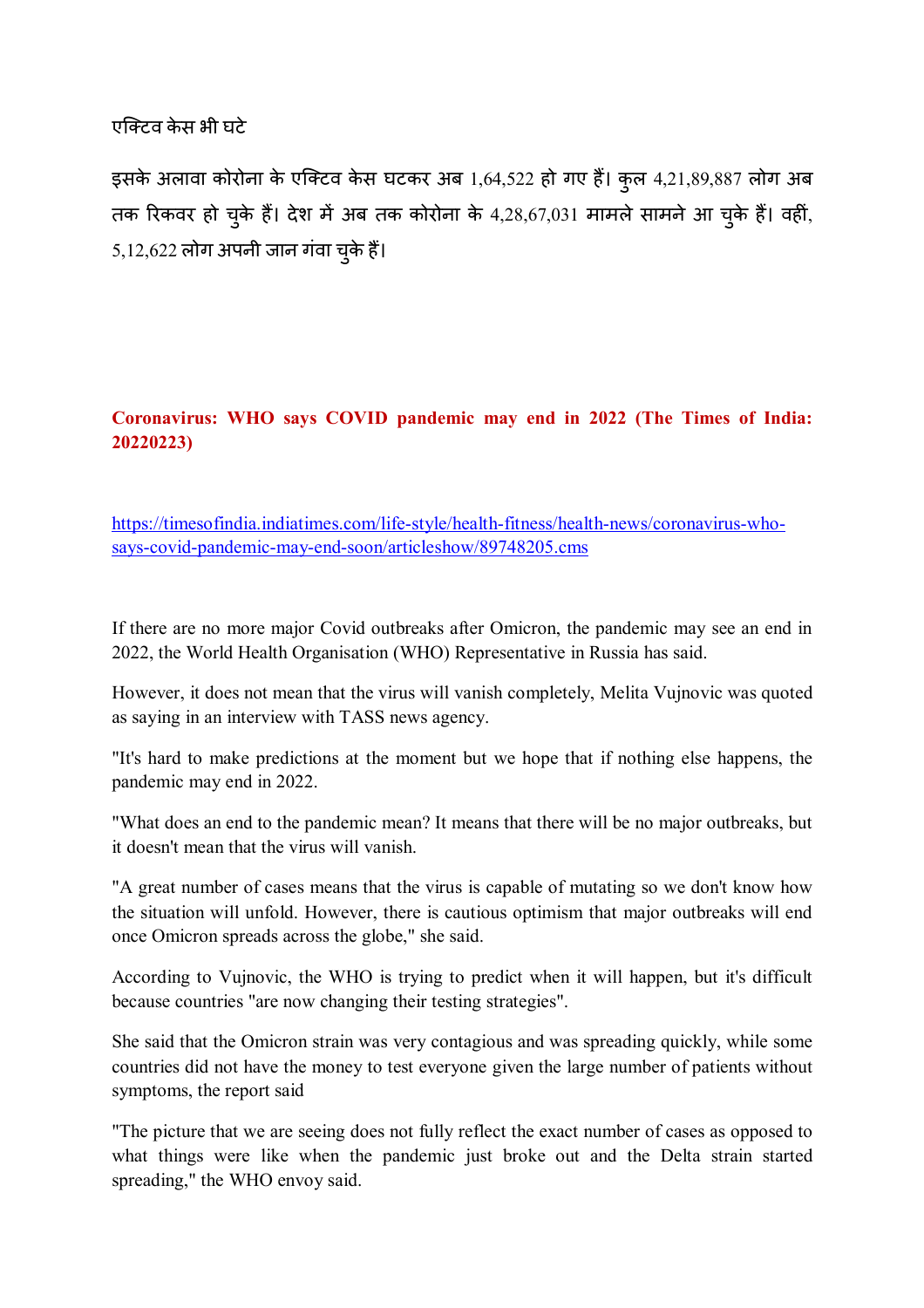Several countries have seen a decline in Omicron variant-led Covid surge. The decrease in cases has also led to lifting restrictions. Sweden, Denmark, and Norway have all lifted Covid restrictions as they look to reclassify the virus as a disease that does not pose a threat to society. The UK and the US are soon likely to follow.

However many experts, including the WHO, have urged caution.

WHO Director General Tedros Adhanom Ghebreyesus had recently stated "it's premature for any country either to surrender or to declare victory".

# **विटामिन्स**

# **सेहतमंद रहनेकेलए इन वटामस का रोजाना इनटेक हैज"र# (Dainik Jagran: 20220223)**

https://www.jagran.com/photogallery/lifestyle-health-daily-intake-of-these-vitamins-isessential-to-stay-healthy-29487.html

# /वटामन A

विटामिन ए से भरपूर चीज़ों का सेवन आपकी इम्यूनिटी को मजबूत बनाता है साथ ही पाचन को भी चुस्त-दुरुस्त रखता है। इसके अलावा आंखों से जुड़ी समस्याएं भी दूर रहती हैं। सेब, अंडा और दूध इसका अच्छा स्त्रोत हैं।

# /वटामन बी

विटामिन बी 8 प्रकार के होते हैं और सारे ही प्रकार की हमारी बॉडी को जरूरत होती है। इनकी कमी से कई तरह की समस्याएं शरीर में पनपने लगती हैं। बालों के साथ स्किन और नाखूनों की क्वालिटी भी खराब होने लगती है। केला, दुध, पनीर को अपनी डाइट में जरूर शामिल करें शरीर में इसकी पूर्ति के लिए।

/वटामन सी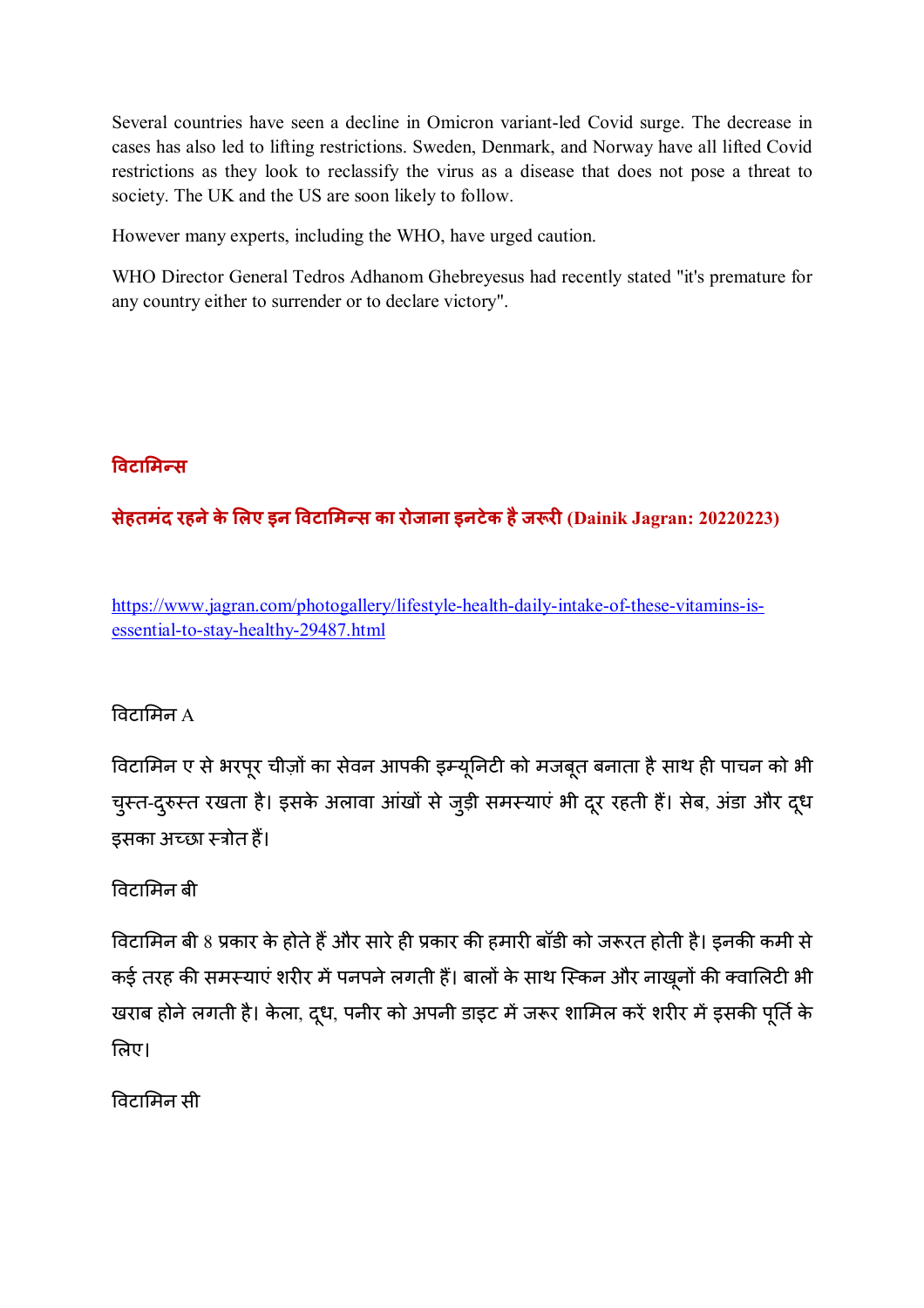कोविड के माहौल में खुद को स्वस्थ रखना एक बहुत बड़ा चैलेंज है। हेल्दी रहने के लिए इम्यूनिटी का स्ट्रॉन्ग होना बहुत जरूरी है। जिसमें विटामिन सी बहुत अहम रोल निभाता है। खट्टे फलों जैसे- संतरा, नींबू, आंवला इस विटामिन के सबसे अच्छे स्त्रोत माने जाते हैं तो इन्हें अपने भोजन में जरूर शामिल कर।

# /वटामन ई

विटामिन ई में एंटीऑक्सीडेंट होता है जो हमारे हेल्दी बालों और स्किन के लिए बहुत ही जरूरी है। विटामिन ई की पूर्ति के लिए बादाम, मूंगफली, शिमला मिर्च को खासतौर से आपको खाना चाहिए।

# /वटामन के

यह रक्त जमने की प्रक्रिया में शामिल जीएलए प्रोटीन, मिनरल और कैल्शियम जैसे पोषक तत्वों को सक्रिय करके शरीर में रक्त का जमाव होने से रोकता है। विटामिन K वसा में घुलनशील विटामिन है, इसमें प्रोथ्रोम्बिन नाम का प्रोटीन होता है, जो खून में थक्का नहीं बनने देता।

# **\$दल क% सेहत**

**\$दल क% सेहत का कुछ तो रख)याल! लाइफ\*टाइल मलाएं ये 7 बदलाव (Dainik Jagran: 20220223)** 

https://www.jagran.com/lifestyle/health-7-small-changes-in-lifestyle-to-lower-heart-healthrisks-22489056.html

अगर आप चाहते हैं कि आपके दिल की सेहत चंगी रहे तो आपको इसके लिए हेल्दी लाइफस्टाइल अपनानी होगी जिसमें एक्सरसाइज़ करना हेल्दी खाना खाना अच्छी नींद लेना शामिल है। लेकिन हम कब तक इस रुटीन को फॉलो कर पाएंगे?

नई दिल्ली, लाइफस्टाइल डेस्क। Heart Health Tips: लाइफस्टाइल हेल्दी न होने का असर सीधा दिल की सेहत पर पड़ता है। इसलिए लाइफस्टाइल में बदलाव लाना ज़रूरी है ताकि दिल की ख़राब सेहत के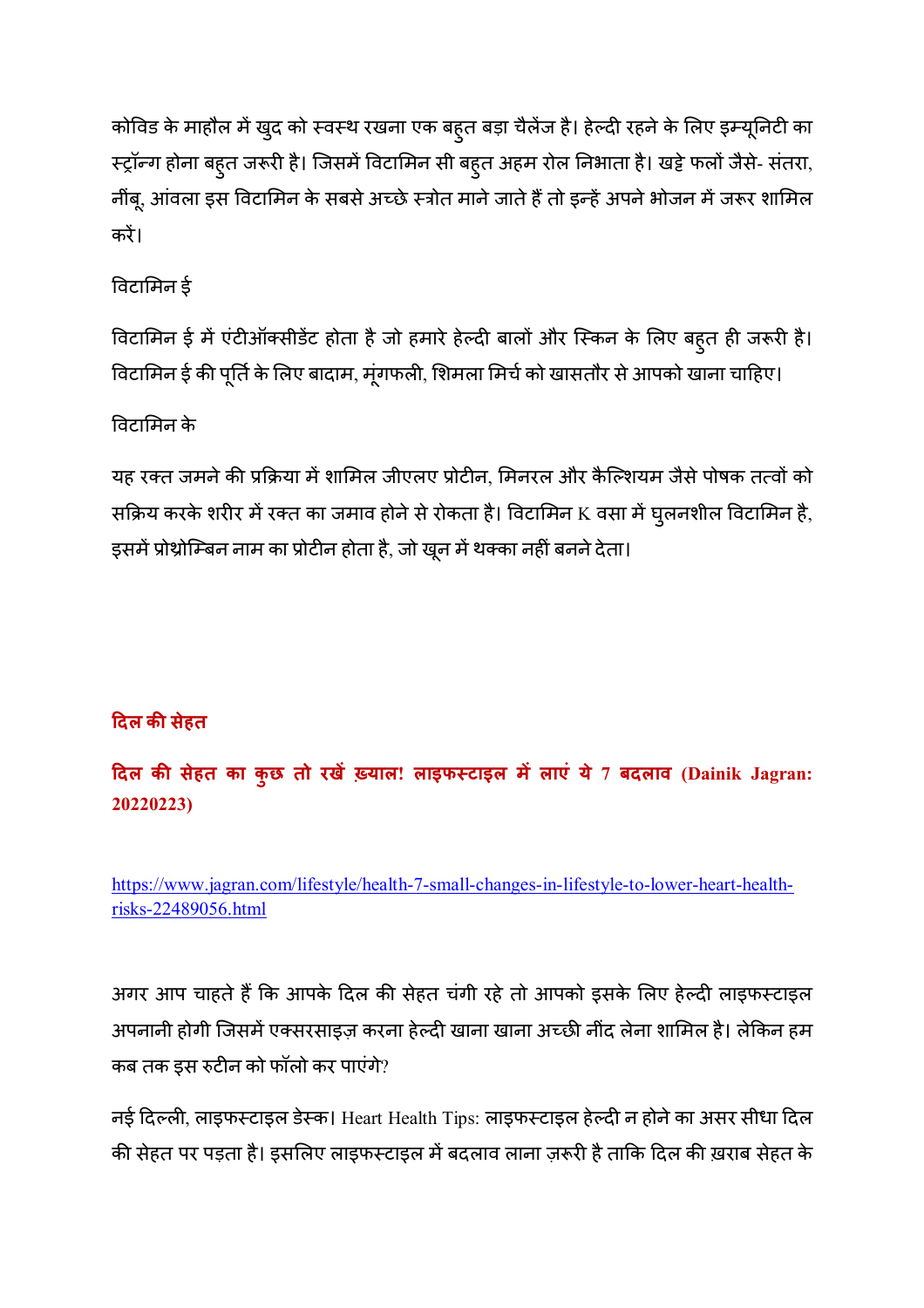जोखिम से बचा जा सके। कई लोगों को लगता है कि मौजूद लाइफस्टाइल में छोटे बदलाव आपके दिल की सेहत के पर्याप्त होंगे लेकिन यह सही नहीं है।

सेहतमंद दिल के लिए हमें हेल्दी लाइफस्टाइल अपनानी होगी, जिसमें एक्सरसाइज़ करना, हेल्दी खाना खाना, अच्छी नींद लेना शामिल है। लेकिन हम कब तक इस रुटीन को फॉलो कर पाएंगे? ज़्यादा लंबे समय तक नहीं। इसलिए छोटे-छोटे स्टेप्स लें, जिससे आपकी सेहत पर असर पड़ना शुरू होगा।

# 1. दिन में एक बार वॉक करें

फिट रहने के लिए रोज़ाना चलना बेहद ज़रूरी है। हेल्थ एक्सपर्ट्स और डॉक्टर रोज़ाना आधे घंटे के लिए चलने की सलाह देते हैं, लेकिन आप चाहें तो 10-15 मिनट से भी शुरुआत कर सकते हैं। अचानक 30 मिनट तक चलने से मांसपेशियों में दर्द हो सकता है, इसलिए धीरे-धीरे शुरुआत करें।

# 2. सुबह का नाश्ता है ज़रूरी

हम में से ज़्यादातर लोग सुबह के नाश्ते को गंभीरता से नहीं लेते हैं? दिन का पहला खाना, भारी और पोषण से भरपूर होना चाहिए। लेकिन अफसोस की बात यह है कि रोज़ाना देर से सोना और देर से उठने की वजह से इसे अक्सर नज़रअंदाज़ किया जाता है।

## 3. कैलोरी सेवन का ध्यान रखें

खाने की जिस चीज़ पर हेल्दी लिखा है, वो ज़रूरी नहीं कि हेल्दी हो। स्वस्थ रहने के लिए कैलोरी की सही मात्रा का सेवन ज़रूरी है। अगर आप चावल की जगह किनोआ खाने लगे हैं, क्योंकि आपके दोस्त क अनुसार यह ज़्यादा हेल्दी है। लेकिन ज़रूरी नहीं कि यह आपके लिए भी फायदेमंद होगा। महिलाओं को दिन में 2000 और पुरुषों को 2500 कैलोरी का ही सेवन करना चाहिए।

# 4. घर के काम करते वक्त शारीरिक गतिविधि

अपनी सेहत को बरकरार रखने के लिए ज़रूरी नहीं कि आप रोज़ाना जिम जाएं। घर के काम करते वक्त भी आपके शरीर का वर्कआउट हो जाता है। जैसे किताबों का शेल्फ सजाना, इससे हाथों की भी ए@सरसाइज़ हो जाती है।

## 5. ध्यान का अभ्यास करें

स्वस्थ दिल के लिए मेडिटेशन या माइंडफुलनेस का अभ्यास बेहद उपयोगी है। विशेषज्ञों ने हमेशा तनाव और अवसाद को दिल के ख़राब स्वास्थ्य से जोड़ा है। इसलिए दिल की अच्छी सेहत के लिए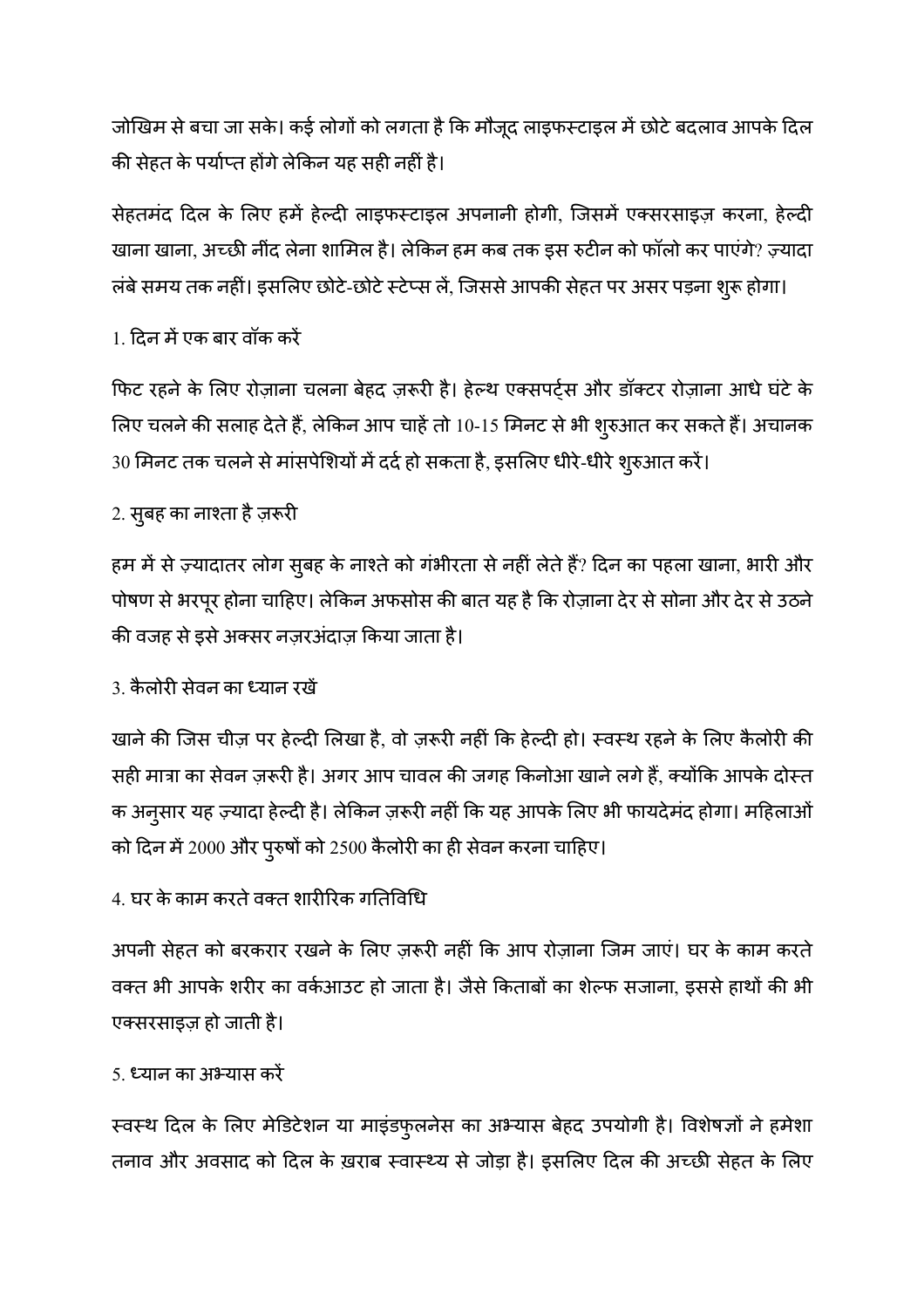दिमाग़ को आराम देना ज़रूरी है। ध्यान लगाना ज़्यादातर जीवन की मानसिक गुणवत्ता में सुधार, अवसाद और चिंता को ठीक करने और रक्तचाप में सुधार के साथ जुड़ा हुआ है, जो हृदय के अच्छे स्वास्थ्य के लिए बहुत ज़रूरी भी है।

6. अपनेआपको साफ रख

साफ सफाई रखने से आप कई तरह की बीमारियों से बचेंगे। जैसे हाथों को साफ रखेंगे तो आप कोविड से बचे रहेंगे। इसी तरह अगर आप साफ सफाई का ख़्याल रखेंगे तो शरीर स्वस्थ रहेगा। क्योंकि निमोनिया, फ्लू और दूसरे वायरल संक्रमण आपकी दिल की सेहत के लिए घातक साबित हो सकते हैं।

7. पॉजीटिव रहें

नाकारात्मक ख्यालों को दिमाग़ में न आने दें। अपने आपको ख़ुश रखें। गुस्सा और चिड़चिड़ापन आपके दिल की सेहत पर बुरा असर डाल सकते हैं।

#### **Heart disease**

**How does caffeine reduce heart disease risk? (Medical News Today: 20220223)** 

https://www.medicalnewstoday.com/articles/how-does-caffeine-reduce-heart-diseaserisk#Caffeine-blocks-SREBP2-activation

Scientists are beginning to understand why caffeine protects against heart disease.

A recent study uncovered how caffeine reduces the risk of cardiovascular disease.

Researchers found that caffeine lowers blood proprotein convertase subtilisin/kexin type 9 (PCSK9) levels, which, in turn, lowers "bad" cholesterol, or low-density lipoprotein (LDL) cholesterol.

High levels of LDL cholesterol contribute to the development of coronary heart disease.

Researchers are developing new caffeine derivatives as potential therapies to treat cardiovascular disease.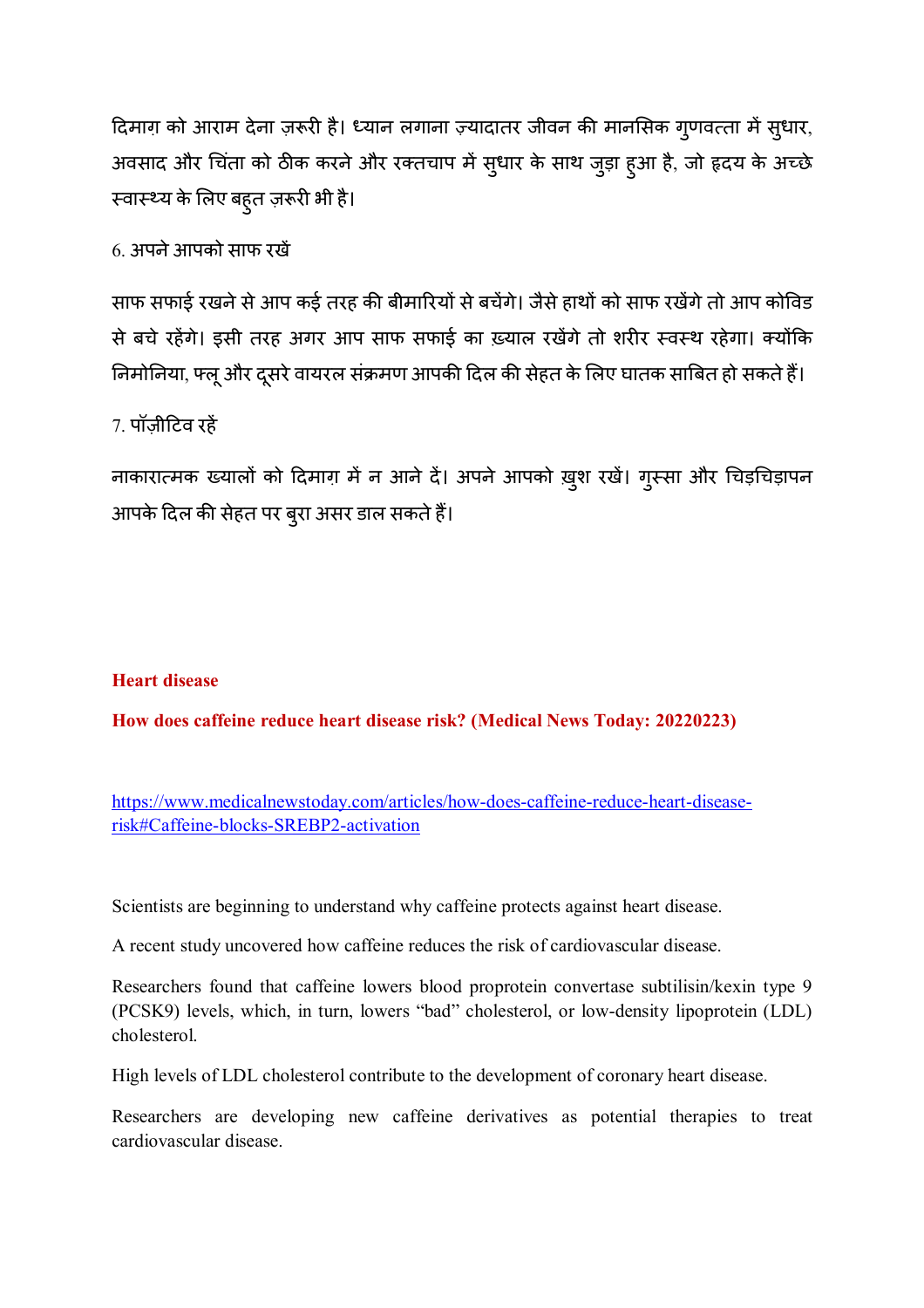Cardiovascular disease, also known as heart diseaseTrusted Source, affects the body's heart and blood vessels. An estimated 18.2 millionTrusted Source adults aged 20 years and older have coronary artery disease in the United States.

About 361,000 people in the U.S. died in 2019 from coronary heart disease, with 20% of deaths occurring in adults under 65 years.

Coronary heart disease occurs when fatty depositsTrusted Source or plaques consisting of cholesterol, calcium, and fibrin — a substance that causes blood clotting — accumulate in blood vessels.

Plaque buildup, or atherosclerosis, in arteries causes narrowing, which may cause a partial or total blockage, leading to heart attack, stroke, or tissue death in the extremities, which people know as gangrene.

Scientists currently believe that high blood pressure, diabetes, smoking, and high cholesterol may cause damage to the arteries' inner lining.

Elevated LDL cholesterol levelsTrusted Source contribute to atherosclerosis, while high levels of high-density lipoprotein (HDL), or "good" cholesterol, may be protective.

HDL carries LDL away from the arteries, transporting it from the blood to the liver, where the LDL cholesterol is broken down and eliminated from the body.

High LDL or low HDL levels alongside elevated triglycerides — the most common type of fat in the body that stores excess energy — increase the risk for heart attack and stroke risk.

Cholesterol regulation

Sterol regulatory element-binding protein 2 (SREBP2) regulates LDL cholesterol levels in the body.

When cholesterol and calcium levels in a cell decrease, it activates SREBP2. This protein then moves to the cell nucleus and activates genes that influence cholesterol production.

These gene regulators of cholesterol production include:

3-hydroxy-3-methylglutaryl coenzyme-A (HMG-CoA) reductaseTrusted Source, which controls the rate of cholesterol production

LDL receptorsTrusted Source, which transport LDL cholesterol from the blood into cells

PCSK9, which controls the number of LDLRs

Dr. Robert Greenfield, who specializes in cardiovascular disease, internal medicine, and vascular medicine for the Orange Coast Memorial Medical Center and Clinical Faculty at the University of California Irvine Medical Center in Orange County, spoke with Medical News Today.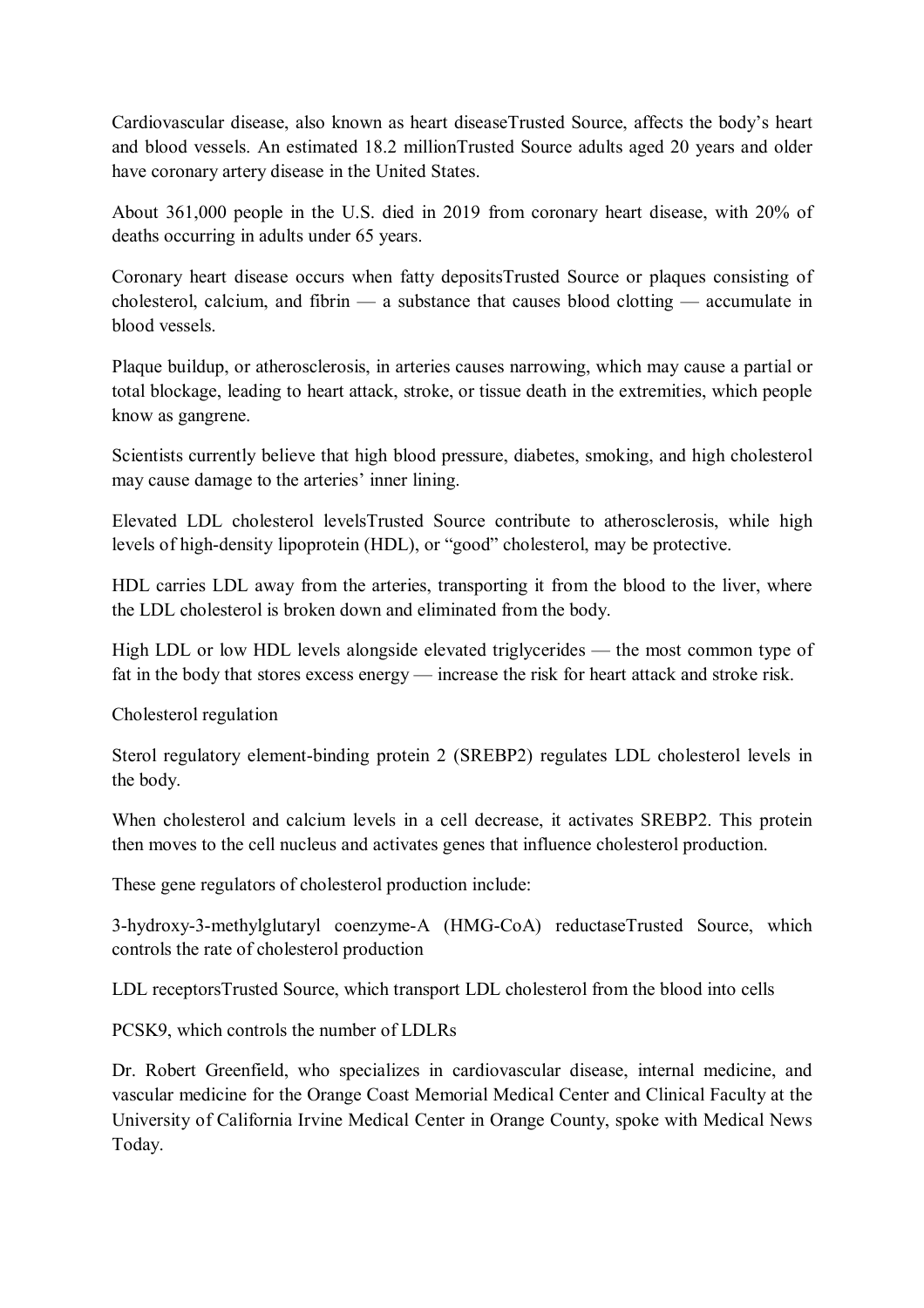He explained that PCSK9 protects the liver from getting too much cholesterol. "The liver has the ability to create receptors on its surface — let's call them 'parking spots' for LDL or 'bad' cholesterol."

He continued, "When an LDL molecule decides to park in the parking spot, the liver is then able to absorb that cholesterol […] into the liver cell to make bile, vitamin D, and other substances. To avoid too much LDL from entering the liver, and too many parking spots being available, it also manufactures this molecule called PCSK9."

Dr. Greenfield added, "PCSK9 goes out to the parking spots or LDLRs that are on the surface of the liver, and actually [destroys] them, so the amount of LDLRs are kept in check."

Current cholesterol treatments

Medical professionals treat high cholesterol with lifestyle changes, such as a nutritious diet and exercise alone or in combination with medicationsTrusted Source. These medications reduce high cholesterol through various mechanisms.

Statins are the gold standard of treatment and block cholesterol production in the liver by inhibiting HMG-CoA reductase. Other medication classes are available to treat high cholesterol in those who do not respond to statins or have intolerable side effects.

These other drugs include:

adenosine triphosphate-citrate lyase inhibitorsTrusted Source, which block the production of cholesterol

bile acid sequestrants, which increase the elimination of cholesterol from the intestine

ezetimibe, which limits cholesterol absorption in the intestine

niacinTrusted Source, which decreases the production of cholesterol in the liver

fibrates and omega-3 fatty acid ethyl esters, which lower triglycerides

PCSK9 inhibitors, which block the PCSK9 protein

Dr. Matthew J. Budoff, a professor of medicine and program director of cardiac computed tomography at David Geffen School of Medicine at University of California, Los Angeles, in an American Journal of Managed Care Peer Exchange, explains:

"PCSK9 is a protein developed in the liver. It 'kills' the LDL receptors on the liver. […] The LDL floats in our bloodstream [and] does not get taken up by the liver, [which causes] our LDL levels to stay elevated."

He adds, "If you block PCSK9, […] we lower that protein [and] end up with many more LDL receptors, and the liver can then lower LDL. It's pretty remarkable and consistent that the PCSK9 inhibitors lower LDL by an additional 50% to 60% LDL."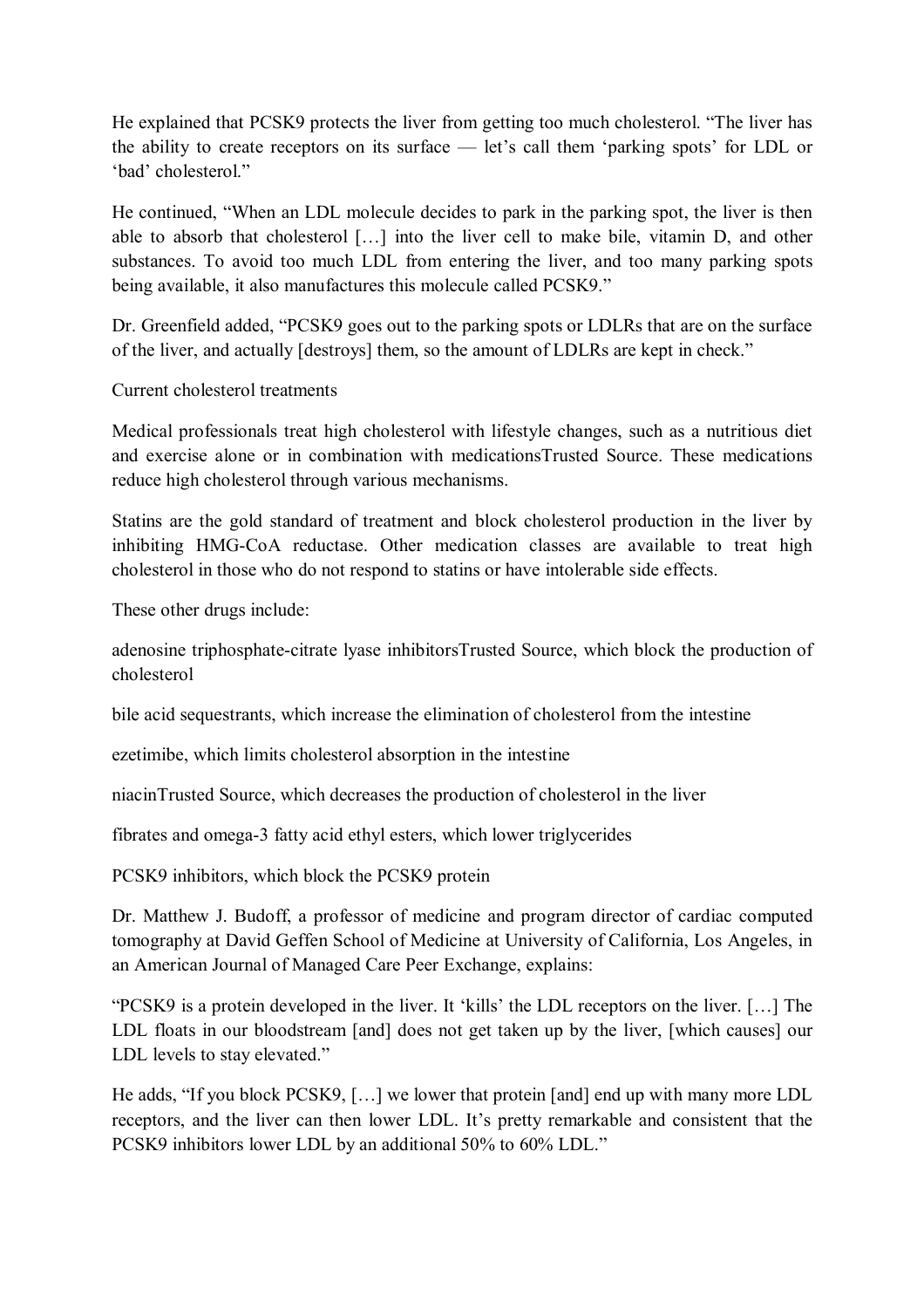Statins lower LDL to a lesser degree, by about 30–50%. However, PCSK9 inhibitors are injectable medications that are expensive.

Despite the availability of different treatment options, some people have difficulties reaching cholesterol goals because of side effects or the lack of access due to medication costs. Therefore, finding new, more cost-effective ways to influence cholesterol levels is an urgent necessity.

Caffeine blocks SREBP2 activation

Recent research suggests that people consuming caffeine in nonalcoholic beverages in doses greater than 600 milligrams (mg) per day may reduce cardiovascular risk.

This led researchers at McMaster University in Canada to investigate the mechanism behind caffeine's cardioprotective effect.

The team published their results in the journal Nature CommunicationsTrusted Source. The study consisted of a series of experiments in liver cells and mice and found that caffeine:

The authors also tested how a 400 mg caffeine dose affected PCSK9 levels in healthy, fasting volunteers. At 2 hours, caffeine reduced PCSK9 levels by 25% at 2 hours and 21% at 4 hours.

Fasting participants in the control group who did not consume caffeine did not experience changes in PCSK9 levels at these time intervals.

Dr. Greenfield commented on the results of the study, "So the idea that caffeine may be something beneficial and trying to figure out why it's beneficial was really important. Caffeine seems […] to shut off the production of PCSK9."

He elaborated, "That's a good thing because if there is less PCSK9, [there will be] more liver receptors, and [a greater] ability to clear excess cholesterol from our blood."

The 400 mg dose of caffeine that participants consumed in the study is the Food and Drug Administration (FDA)-recommended maximum doseTrusted Source of caffeine per day, according to Dr. Greenfield.

He stated, "An 8-ounce cup of coffee [contains] between 80 [and] 100 milligrams of caffeine, [...] which [...] comes out to [...] 4 or 5 cups a day." However, caffeine intake may cause palpitations or jitteriness, which may be bothersome to some people.

The researchers of this study are developing xanthines — similar molecules to caffeine which inhibit PCSK9 to a greater extent, without the side effects observable with caffeine.

Dr. Jakob Magolan, co-author and associate professor in the Department of Biochemistry  $\&$ Biomedical Sciences at McMaster, elaborates, "We are excited to be pursuing this new class of medicines — or nutraceuticals — for the potential treatment and prevention of cardiovascular disease."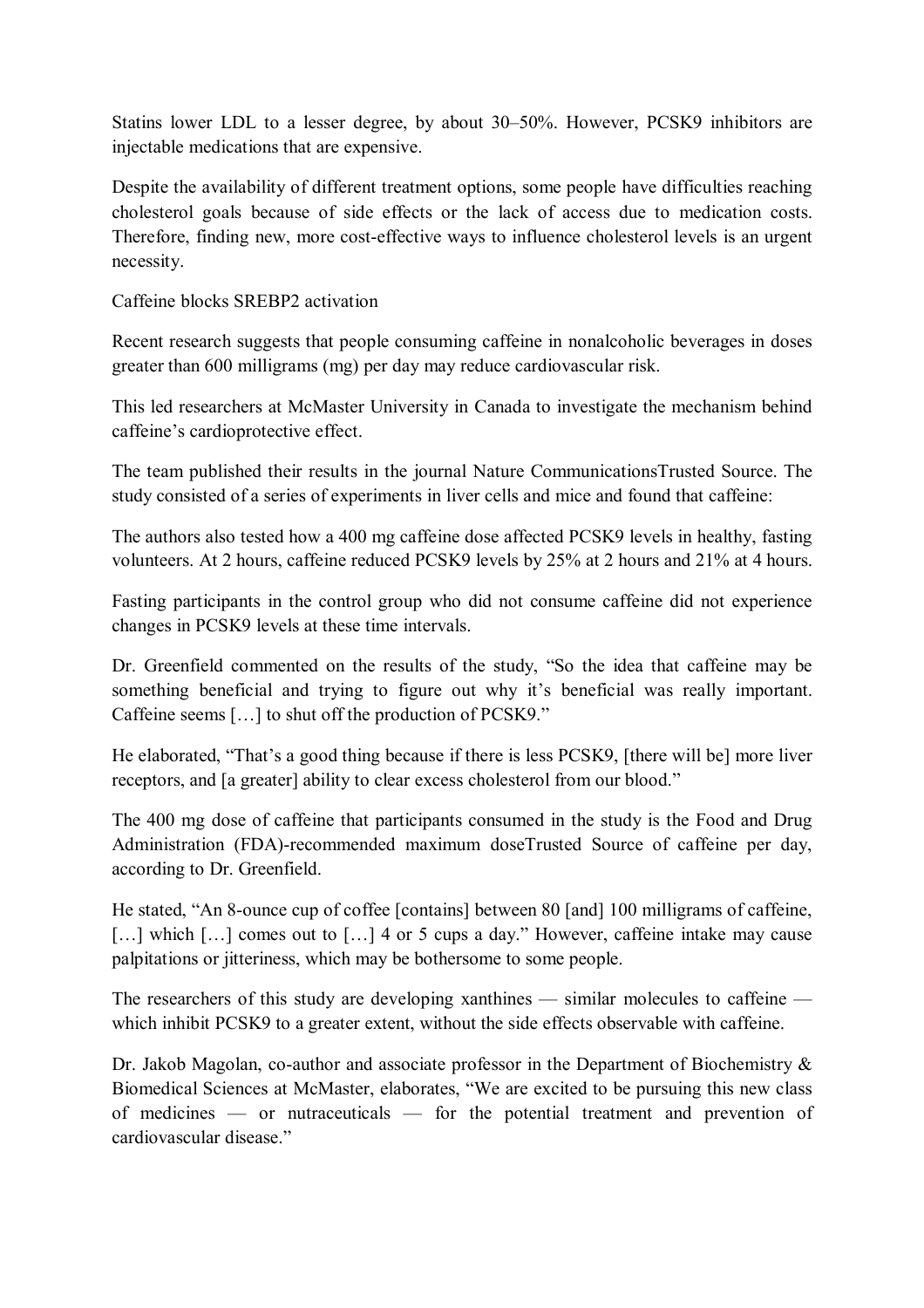Dr. Richard Austin, Ph.D., senior author and professor in the Department of Medicine at McMaster and a member of the Hamilton Centre for Kidney Research at The Research Institute of St. Joe's Hamilton, explains:

"Coffee and tea drinkers have another important health reason to rejoice — minus the sugar. These findings now provide the underlying mechanism by which caffeine and its derivatives can mitigate the levels of blood PCSK9 and thereby reduce the risk of cardiovascular disease."

#### **Premature Birth**

**Why Don't We Talk About Premature Birth? (The Indian Express: 20220223)** 

https://indianexpress.com/article/parenting/sponsored-parenting/why-dont-we-talk-aboutpremature-birth-7783507/

Preterm birth is the leading cause of death in children under the age of five. Each year, about 15 million babies worldwide are born prematurely, that is about 1 in 10 children.

Preterm birth complications are the leading cause of death among children under 5 years of age, responsible for approximately 1 million deaths.

What is Prematurity?

A baby is termed 'preterm' when it is born ahead of 37 weeks of pregnancy. There are subcategories of preterm birth, based on gestational age, with risk of death, morbidity, and disability proportionate to the level of prematurity: moderate to late preterm (32 to 37 weeks), very preterm (28 to 32 weeks), and extremely preterm (less than 28 weeks).

Incidence and Trends of Prematurity

Preterm birth is the leading cause of death in children under the age of five; each year, about 15 million babies worldwide are born prematurely, that is about 1 in 10 children. Out of 15 million 3.5 million babies are born every year in India. Countries with the largest numbers of preterm births include India, China, Nigeria, Pakistan, and the United States, demonstrating that preterm birth is a problem in all settings and an increase in preterm birth rates over the past 20 years.

Causes of Prematurity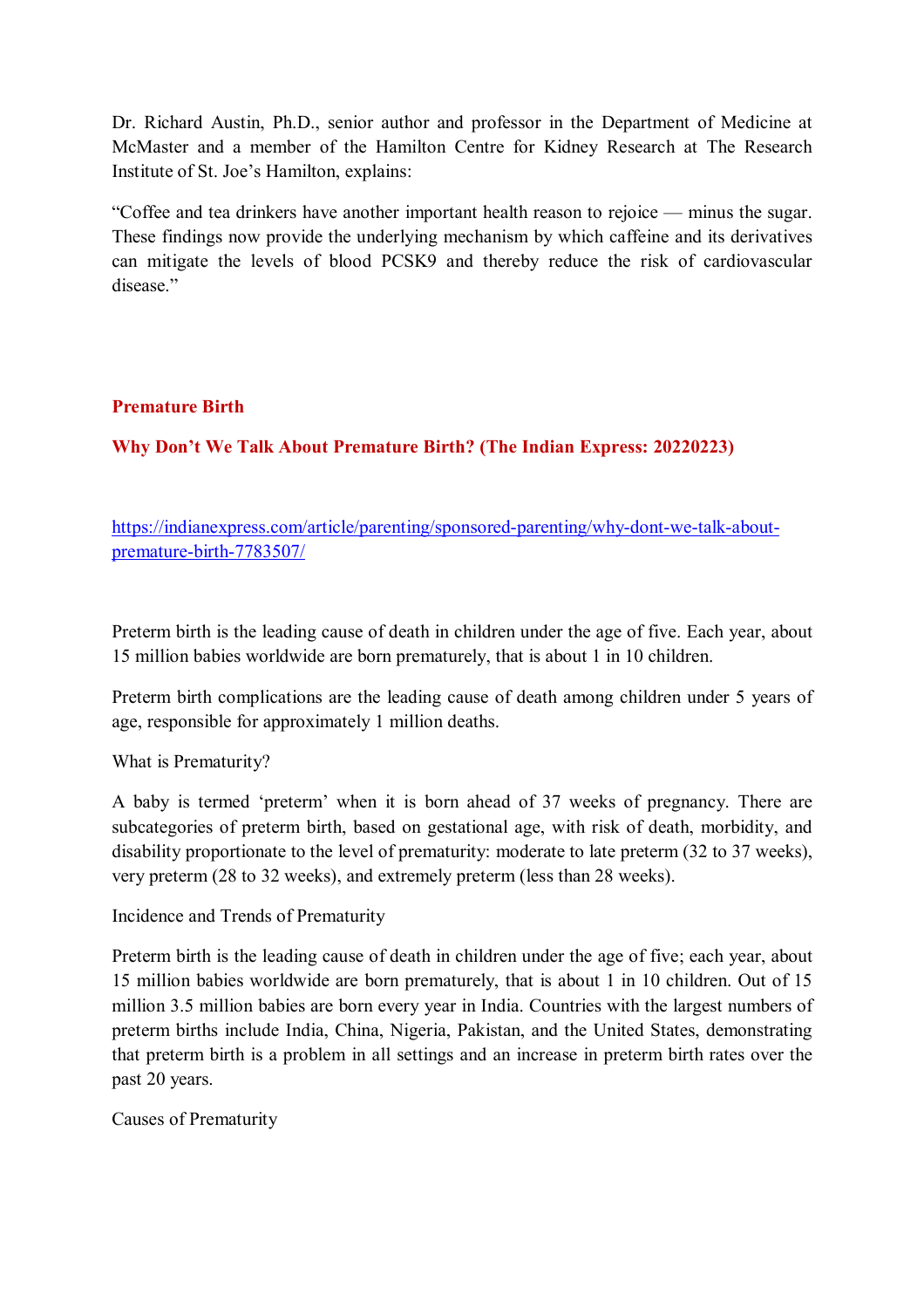Common causes of preterm birth include multiple pregnancies, infections, and chronic conditions such as diabetes and high blood pressure; however, often no cause is identified. There could also be a genetic influence.

## Burden of Prematurity

Preterm birth complications are the leading cause of death among children under 5 years of age, responsible for approximately 1 million deaths. In low-income settings, most of the babies die due to a lack of feasible, cost-effective care, such as warmth, breastfeeding support, and basic care for infections and breathing difficulties. In high-income countries, only extremely premature babies may have some forms of impairment, while in low-and middle-income countries a large number of moderately preterm babies survive with disability due to suboptimal quality of care and challenges in access and use of technology for care, rehabilitation, and support.

## Short and long-term problems of prematurity

Short-term problems are breathing-related, ventilatory support, Heart (PDA), apnoea (cessation of breathing), Infections, gut-related (NEC), eye-related (Retinopathy). Long-term problems depend on how delivery room management was done and the level of NICU care. These include developmental, social, and language, growth-related problems and oxygendependent lungs, etc.

## Hope and the future

If we are treating a middle-aged person with a life-threatening disease, we are extending his/her life for the next 15-20 years, but here we are treating newborns and giving their whole life. Moreover, three-quarters of these deaths because of prematurity can be prevented with current, cost-effective measures and interventions which include essential care during childbirth and in the postnatal period to every mother and baby, with the provision of antenatal steroid injections (given to pregnant women at risk of preterm labor and under set criteria to strengthen the babies' lungs), by providing kangaroo mother care (the baby is carried by the mother with skin-to-skin contact and frequent breastfeeding) and antibiotics to treat newborn infections.

In India, preterm baby outcomes have been improved over the last decade. The neonatal mortality rate of India fell gradually from 84.4 deaths per thousand live births in 1970 to 21.7 deaths per thousand live births in 2019. In Rainbow Children's Hospital, an extremely premature baby who was born at 24 weeks gestation, weighing 350 grams suffering from breathing difficulty and many other complications like feeding difficulties, multiple blood transfusions, and chronic lung disease was on a ventilator for almost 105 days. Finally, the baby was successfully managed and saved from all the emergencies with the help of a highly qualified and skilled team. It takes a lot to treat a little but still we don't have to lose our hope as many of these conditions are treatable.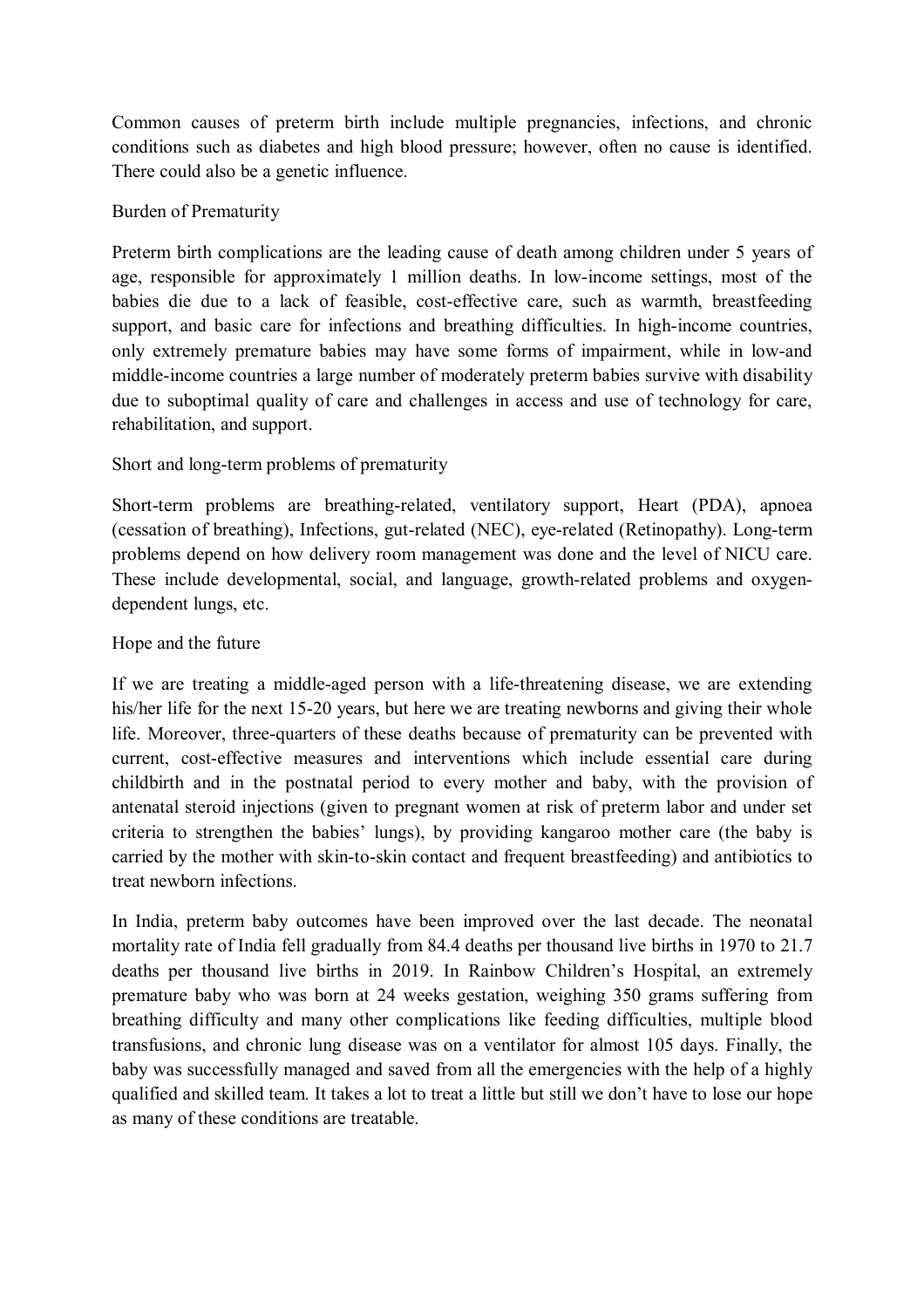#### **Diet/Nutrition**

## **Caffeine alert: How many cups of coffee should you drink daily? (The Indian Express: 20220223)**

https://indianexpress.com/article/lifestyle/health/caffeine-how-much-coffee-per-day-researchexperts-7785235/

"The healthiest way to take your coffee is hot-brewed and black. One cup has virtually no calories or carbs, no fat, and is low in sodium," said Sakina Diwan, a dietician

Many of us love to kickstart our day with a cup of coffee. While there is enough research on how coffee can help boost brain function, there is still not much understanding on what type and how much coffee should one consume on a daily basis. Addressing some of these concerns, Uma Naidoo, a nutritional psychiatrist and director of nutritional and lifestyle psychiatry at Massachusetts General Hospital, said that one should have three cups of coffee.

According to Naidoo, a study which tracked coffee consumption and cognitive health of 676 elderly men over 10 years noted that coffee drinkers had less than half the cognitive decline as compared to non-coffee drinkers, and those who had three cups a day had the least decline. A Harvard study also examined the likelihood of death in more than two lakh participants over more than 20 years, and suggested that coffee drinkers were less likely to die, with those who had 3.1 to five cups of coffee a day living longer.

How does coffee impact brain function and overall health?

So, how much should one have?

Since caffeine may not work for everyone and excess consumption may lead to digestive issues, Naidoo recommends to 'tune into your innate body intelligence'. "This means (know) how foods and beverages make you feel, and then act accordingly. If coffee doesn't make you feel good after drinking, it's probably not good for you," she said in the post.

Sakina Diwan, dietician, Bhatia Hospital, Mumbai is of the opinion that in moderation, coffee seems to be good for most people — that's 3 to 5 cups daily, or up to 400 milligrams of caffeine. "The healthiest way to take your coffee is hot-brewed and black. One cup has virtually no calories or carbs, no fat, and is low in sodium. Black coffee also has micronutrients, including potassium, magnesium, and niacin," said Diwan.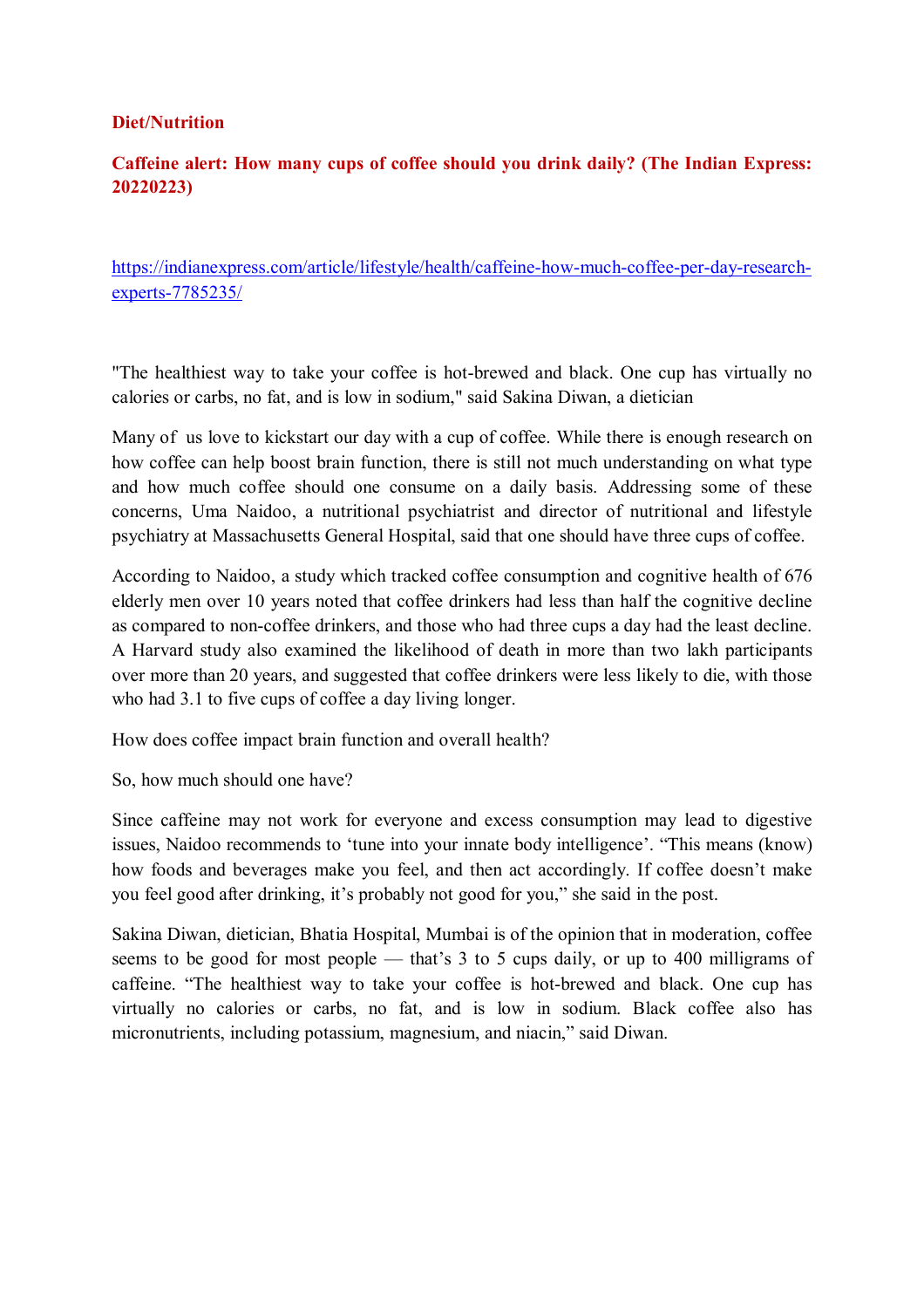#### **COVID vaccine**

## **Got a Covid booster? You probably won't need another for a long time (The Indian Express: 20220223)**

https://indianexpress.com/article/lifestyle/health/got-a-covid-booster-you-probably-wontneed-another-for-a-long-time-7785257/

Three doses of a COVID vaccine — or even just two — are enough to protect most people from serious illness and death for a long time, the studies suggest

As people across the world grapple with the prospect of living with the coronavirus for the foreseeable future, one question looms large: How soon before they need yet another shot?

Not for many months, and perhaps not for years, according to a flurry of new studies.

Three doses of a COVID vaccine — or even just two — are enough to protect most people from serious illness and death for a long time, the studies suggest.

"We're starting to see now diminishing returns on the number of additional doses," said John Wherry, director of the Institute for Immunology at the University of Pennsylvania. Although people who are over 65 or at high risk of illness may benefit from a fourth vaccine dose, it may be unnecessary for most people, he added.

Federal health officials including Dr Anthony Fauci, the Biden administration's top COVID adviser, have also said that they are unlikely to recommend a fourth dose before the fall.

The omicron variant can dodge antibodies — immune molecules that prevent the virus from infecting cells — produced after two doses of a COVID vaccine. But a third shot of the mRNA vaccines made by Pfizer-BioNTech or by Moderna prompts the body to make a much wider variety of antibodies, which would be difficult for any variant of the virus to evade, according to the most recent study.

The diverse repertoire of antibodies produced should be able to protect people from new variants, even those that differ significantly from the original version of the virus, the study suggests.

"If people are exposed to another variant like omicron, they now got some extra ammunition to fight it," said Dr Julie McElrath, an infectious disease physician and immunologist at Fred Hutchinson Cancer Research Center in Seattle.

What's more, other parts of the immune system can remember and destroy the virus over many months if not years, according to at least four studies published in top-tier journals over the past month.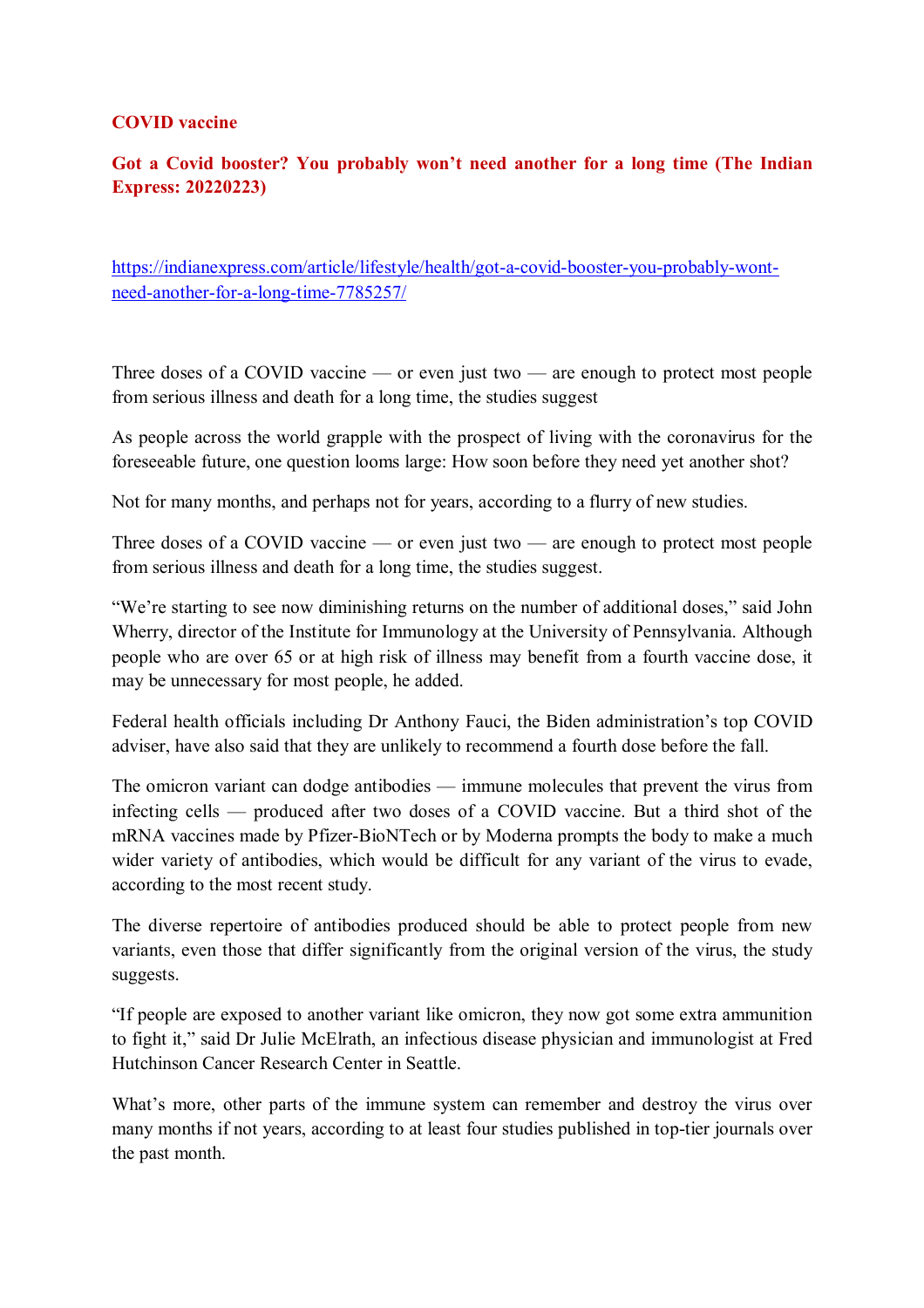Specialized immune cells called T cells produced after immunization by four brands of COVID vaccine — Pfizer-BioNTech, Moderna, Johnson & Johnson and Novavax — are about 80% as powerful against omicron as other variants, the research found. Given how different omicron's mutations are from previous variants, it is very likely that T cells would mount a similarly robust attack on any future variant as well, researchers said.

This matches what scientists have found for the SARS coronavirus, which killed nearly 800 people in a 2003 epidemic in Asia. In people exposed to that virus, T cells have lasted more than 17 years. Evidence so far indicates that the immune cells for the new coronavirus sometimes called memory cells — may also decline very slowly, experts said.

"Memory responses can last for ages," said Wendy Burgers, an immunologist at the University of Cape Town who led one of the studies, published in the journal Nature. "Potentially, the T-cell response is extremely long lived."

Throughout the pandemic, a disproportionate amount of research attention has gone to antibodies, the body's first line of defense against a virus. That is partly because these molecules are relatively easy to study. They can be measured from a drop of blood.

Analyzing immune cells, by contrast, requires milliliters of blood, skill, specialized equipment — and a lot of time. "It's orders of magnitude slower and more laborious," Burgers said.

Few labs have the wherewithal to study these cells, and their findings lag weeks behind those on antibodies. Perhaps as a result, scientists have frequently overlooked the importance of other parts of the immune system, experts said.

"Most people don't even know what they are — a lot of doctors and scientists are not completely clear what a T cell is," said Dr. Dan Barouch, a virus expert at Beth Israel Deaconess Medical Center in Boston who led one of the T-cell studies.

 "Fundamentally, I would argue that T cells are probably more important than what many people have given them credit for," Barouch said.

Antibodies spike after every shot of vaccine — or after each exposure to the virus — and inevitably decline within a few weeks to months.

Waning antibody levels after two vaccine doses prompted federal officials to recommend boosters for everyone older than 12. The extra shots fortified antibody levels and helped to contain omicron's spread, but they too appear to lose some of their ability to prevent infections within four months, according to recent data from the Centers for Disease Control and Prevention.

Antibodies recognize two or three key parts of the spike protein, a protrusion on the outside of the coronavirus that allows it to latch on to human cells. But T cells detect many more parts of the spike, and so are less likely to fail when the virus gains mutations in some of them.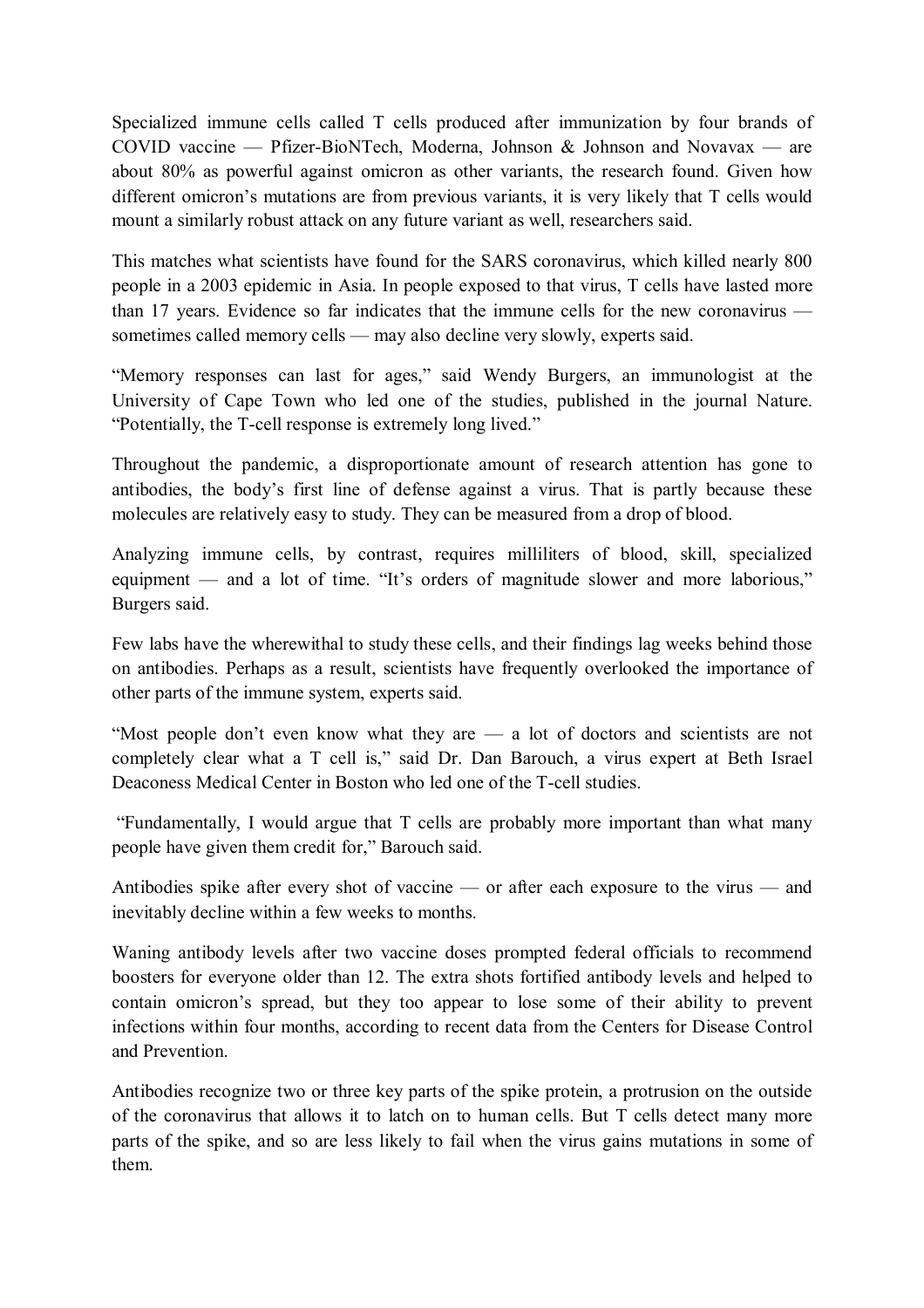Vaccines also encode a memory of the virus in B cells, which can churn out fresh batches of antibodies within four or five days after a new exposure to the virus.

This dual punch of T and B cells help explain why many people who received two or even three doses of vaccine could still be infected with the omicron variant, but only a small percentage became seriously ill.

"You will see a decrease of the antibody levels over time, but if memory B cells are still there, and memory T cells are still there, they can kick back into action relatively quickly," said Alessandro Sette, an immunologist at the La Jolla Institute for Immunology who led a new study of T cells published in Cell.

Memory B cells become increasingly sophisticated over time, and they learn to recognize a diverse set of viral genetic sequences. The longer they have to practice, the broader the range of virus variants they can thwart.

Researchers showed last year that the elite school inside of lymph nodes where the B cells train, called the germinal center, remains active for at least 15 weeks after the second dose of a COVID vaccine. In an updated study published in the journal Nature, the same team showed that six months after vaccination, memory B cells continue to mature, and the antibodies they produce keep gaining the ability to recognize new variants.

"Those antibodies at six months are better binders and more potent neutralizers than the ones that are produced one month after immunization," said Ali Ellebedy, an immunologist at Washington University in St. Louis who led the study.

In the newest study, another team showed that a third shot creates an even richer pool of B cells than the second shot did, and the antibodies they produce recognize a broader range of variants. In laboratory experiments, these antibodies were able to fend off the beta, delta and omicron variants. In fact, more than half of the antibodies seen one month after a third dose were able to neutralize omicron, even though the vaccine was not designed for that variant, the study found.

"If you've had a third dose, you're going to have a rapid response that's going to have quite a bit of specificity for omicron, which explains why people that have had a third dose do so much better," said Michel Nussenzweig, an immunologist at Rockefeller University who led the study.

Memory cells produced after infection with the coronavirus, rather than by the vaccines, seem less potent against the omicron variant, according to a study published last month in Nature Medicine. Immunity generated by infection "varies quite a lot, while the vaccine response is much more consistently good," said Marcus Buggert, an immunologist at the Karolinska Institute in Sweden who led the study.

Although most people, vaccinated or not, show only a small drop in their T cell response against omicron, about 1 in 5 had "significant reductions of their responses" of about 60%,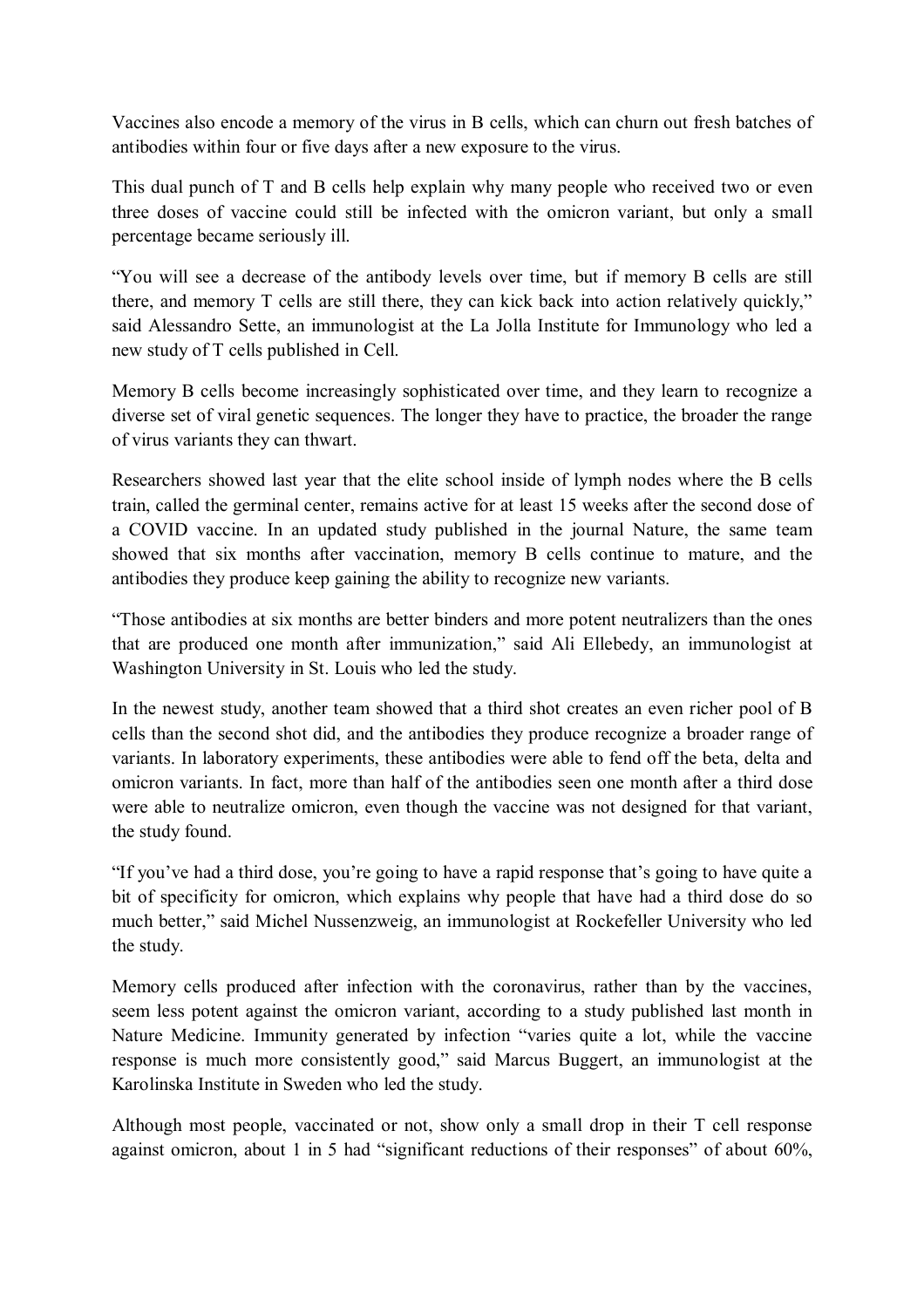Buggert said. The differences are most likely because of their underlying genetic makeup, he said.

Still, the recent studies suggest that in most people, the immunity gained from infection or vaccination will hold up for a long while. Even if mutations in new variants change some of the viral regions that T cells recognize, there would still be enough others to maintain a reasonably strong immune response, experts said.

One big unknown is how slowly the T cells may decline, and whether two doses of vaccine can create a long-lasting response, or if instead people would need three — as some experts have suggested — to cement immune memory.

"That's a question that we don't know the answer to yet," Burgers said. "Those are the kind of studies that we're going to need to do."

## **Endemic stage of a pandemic**

**Explained: What is endemic stage of a pandemic, and how far is India from getting there? (The Indian Express: 20220223)** 

https://indianexpress.com/article/explained/explained-pandemic-and-endemic-7784540/

The UK has eased restrictions while new measures in California approach Covid-19 as being endemic. What does endemic stage mean, how far is India from getting there, and what changes in control measures?

Some experts agree that precautions such as masking should remain in place. (AP)

People with Covid-19 will no longer legally need to isolate in United Kingdom and the tests are likely to be scaled back as part of a plan to live with Covid-19. California too has announced a shift to an endemic approach to Covid-19 that will focus on watching out for new variants and reacting quickly to outbreaks rather than issuing mandates for masking indoors.

A look at what an endemic stage of Covid-19 will look like, how the world will reach there, and what it will mean for control measures such as masking, social distancing in India and vaccination globally:

What does endemic stage mean, and are we there yet?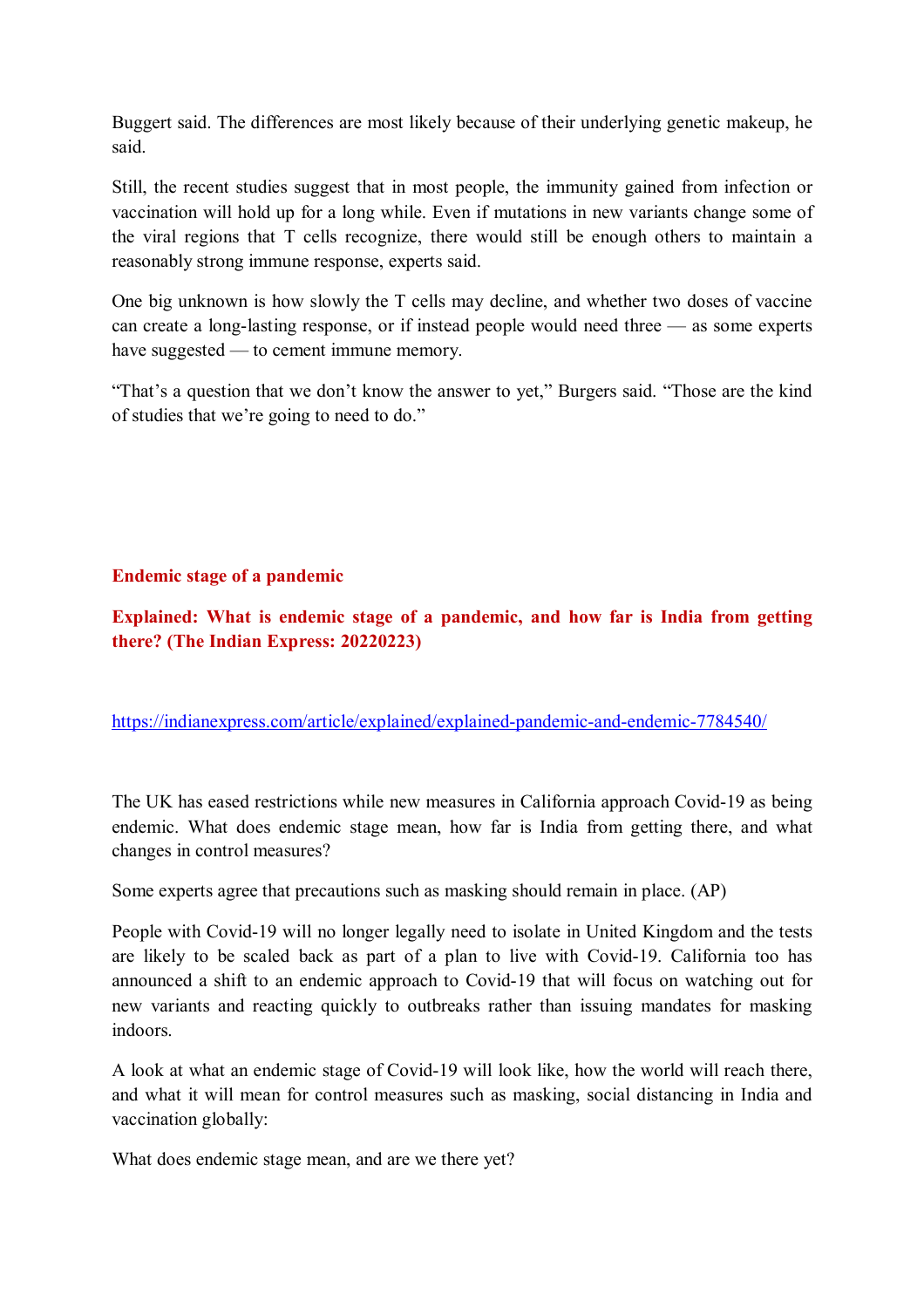An infection becomes endemic when the rates become static in a given geographical location, meaning that the pathogen causing the disease — SARS-CoV-2 in this case — is likely to remain in circulation without causing large outbreaks as witnessed over the last two years.

Although the number of infections in India is consistently declining, experts say they cannot give a deadline on when the disease will become endemic. It will depend on the number of susceptible people in the population, vaccination rates, and emergence of new variants that are able to evade the immune response.

"Endemic means that the virus will continue circulating in the population and there will be periodic ups and downs when the conditions are favourable to the virus and less favourable to humans. Take, for example, flu which goes up in the winters and when the season is changing because of lower immunity in people or dengue which goes up after monsoons because of the availability of vectors. Covid-19 also may become seasonal and cause disease in the vulnerable," said Dr Pramod Garg, director, Translational Health Science and Technology Institute (THSTI)-Faridabad.

An important determinant for whether we can "technically" say that the disease is endemic would be a representative sero-survey (population-level survey of antibodies against SARS-CoV-2) and laboratory susceptibility studies, said Dr Amit Singh, associate professor, Centre for Infectious Disease at the Indian Institute of Science-Bangalore.

"We can say that the disease is endemic only after we see that a majority of the people have immunity against the infection either through previous exposure or vaccination. If a representative sero-survey shows over 90% positivity, we can assume that. But we also need to see whether these antibodies can effectively protect against the current variants and a neutralisation study would tell us that," Dr Singh said.

Does it mean we are safer?

A disease becoming endemic does not mean it is harmless. In an editorial in Nature, Oxford University professor on viral evolution Dr Aris Katzourakis argued, "A disease can be endemic and both widespread and deadly. Malaria killed more than 600,000 people in 2020. Ten million fell ill with tuberculosis that same year and 1.5 million died. Endemic certainly does not mean that evolution has somehow tamed a pathogen so that life simply returns to normal"

He added, "Nor does it suggest guaranteed stability: there can still be disruptive waves from endemic infections, as seen with the US measles outbreak in 2019."

Researchers are also wary of new variants emerging. Another Nature article on the virus's future course said, "The sky-high circulation of the Delta variant and the rise of Omicron aided by inequitable vaccine roll-outs to lower-income countries and minimal control measures in some wealthy countries such as the United States and the United Kingdom offer fertile ground for SARS-CoV-2 to take additional surprising evolutionary leaps."

How will control measures change if the disease becomes endemic?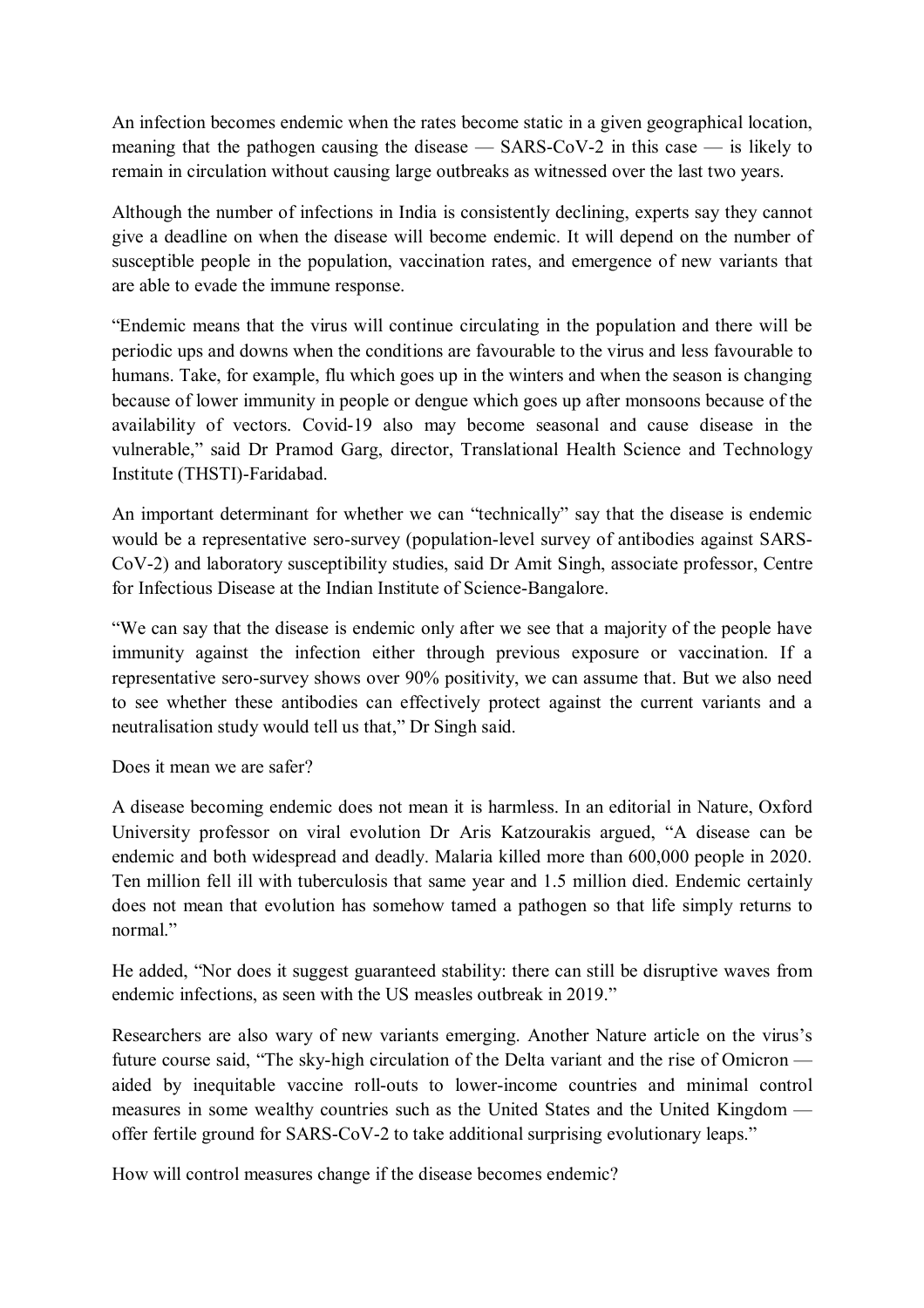Although experts have pushed for easing of restrictions, they say that there is a need to maintain high levels of testing and good genomic surveillance.

"We need to maintain high levels of testing and ensure that the cases get reported. Testing is quite less in smaller cities and villages and with home testing becoming available even in bigger cities like Delhi, people are not reporting if they test positive. Testing can tell us whether infections are going up or down," said Dr Singh. He also insisted on good genomic surveillance.

Talking about genomic surveillance when the disease becomes endemic, Dr Rakesh Mishra, former director of Centre For Cellular And Molecular Biology-Hyderabad which is one of the ten central labs of India's genomic surveillance consortium, said, "It is not always about the numbers. During the peak of a wave, a lot of sequencing makes no sense. It is more important in a period of lull. That is the time to not relax."

The best way to find new variants, he said, was to "One, conduct a general survey; sequence probably 1% or 2% of the positive cases. Two, wherever there are more cases from an area, we should sequence immediately. Third, we need to keep a very close eye on hospitalised cases. The sample of any person admitted to the hospital with positive Covid-19 should be certainly sequenced. If they needed to come to the hospital with severe symptoms, it may be because of a new variant."

Should we continue to mask up?

"There is no real benefit in declaring that the disease is now endemic," Dr Mishra said. "What is the hurry to remove restrictions? If we live with the new normal, we will be protecting the economy as well. We don't know when a new variant might emerge. If we look at omicron, it did not cause severe disease in India but in the US it led to high rates of hospitalisations and deaths. US is a smaller country, it is a richer country. We cannot afford to do what they did. We have all suffered, let us not fall into the ditch of a new variant," he said.

Other experts agreed that the precautions should remain in place.

Another concern with officially declaring Covid-19 endemic would be fewer resources being made available for measures such as vaccination. "There is a vaccine inequity; not all countries are vaccinated. If the disease is declared endemic, then the 10% vaccination rate in some countries will remain 10%' nobody will take care of that," said Dr Singh.

"The more a virus replicates, the greater the chance that problematic variants will arise, most probably where spread is highest. The Alpha variant was first identified in the United Kingdom, Delta was first found in India and Omicron in southern Africa — all places where spread was rampant," Dr Katzourakis wrote in the Nature editorial.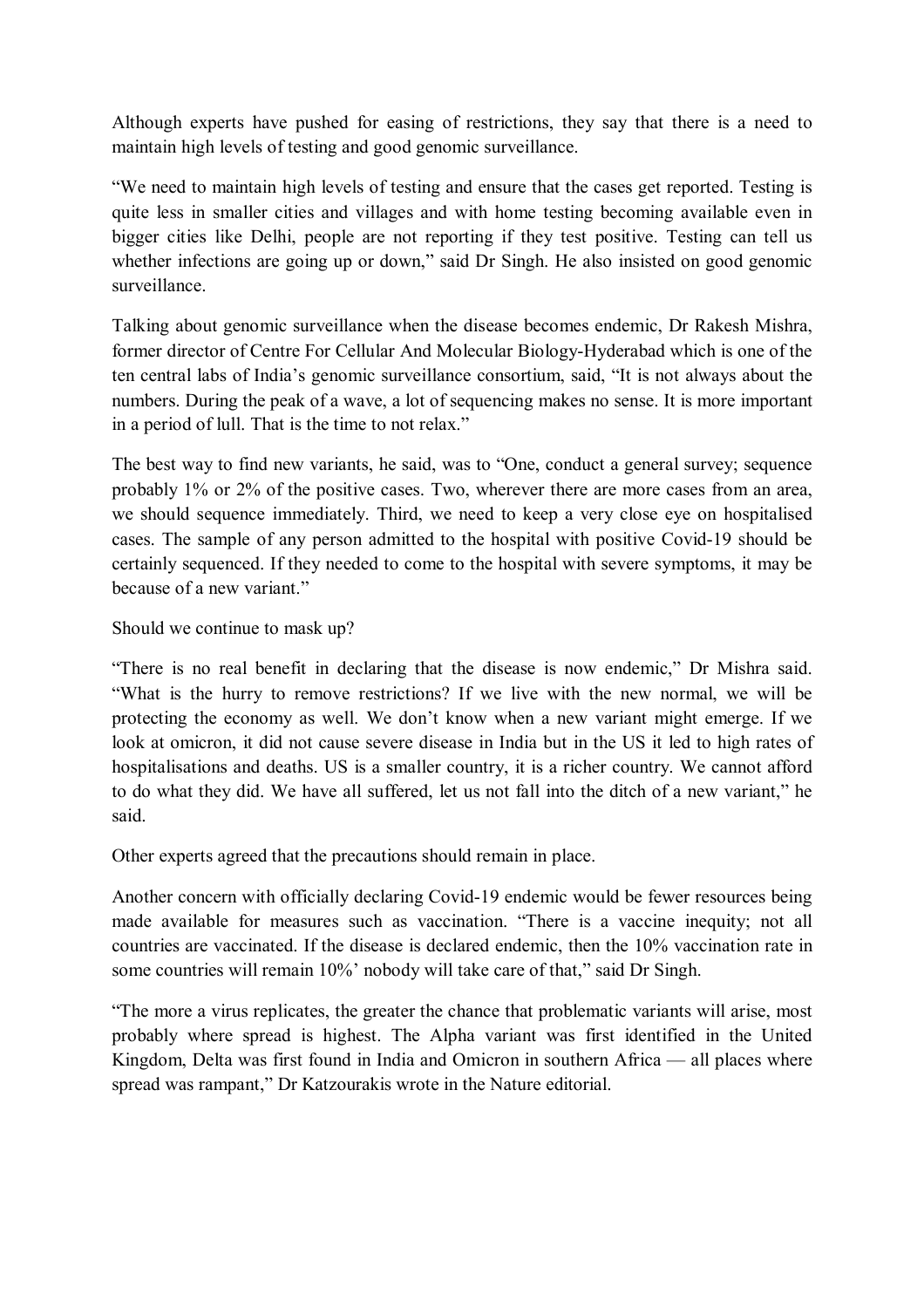#### **Urine Infection**

#### **Possible Health Reasons Your Urine Is Smelly (The Times of India: 20220223)**

https://timesofindia.indiatimes.com/life-style/health-fitness/health-news/possible-healthreasons-your-urine-is-smelly/photostory/89742998.cms

01/8Urine can be weirdly smelly and could indicate a lot of things.

It is a common occurrence to use public toilets and find oneself amidst extremely foul smells that can sometimes border on unbearable. While urinating at your own house or office, you may find a similar smell around you and wonder if it's the bathroom that needs some maintenance. However, if you ever come to find that it's you, then you need to dig deeper. Even though urine can be smelly for a number of reasons that are inconsequential, there are other reasons too. At times, smelly urine can be a result of infections and other underlying health conditions. Here are some of the possible reasons why your urine might smell.

#### 02/8UTI

UTIs or Urinary Tract Infections are common and occur because of unsolicited bacteria that end up in your bladder and multiply. The smell is a direct result of the presence of these bacteria. However, UTIs are characterized by multiple other symptoms like burning sensation while peeing and frequent urination.

#### 03/8Not drinking enough water

Urine isn't anything but a mixture of water and other waste products. When the quantity of water isn't enough, then the other waste products dominate the composition of urine and can bring about a bad smell.

#### 04/8Drinking too much coffee

Even though this doesn't hold true for everybody, but coffee can make the urine smell because the composition of coffee is such that when it is metabolized, its by-products can make the urine smell. In addition to this, coffee can also cause dehydration, which in itself is another reason for bad smelling urine.

#### 05/8Diabetes

People who have diabetes but are unaware of it can experience bad smelling urine because their bodies aren't able to digest sugar the way other people's bodies do, due to which their urine might smell sweet or fruity. Increased frequency of peeing in diabetic people is common and is another signifier of diabetes.

06/8STI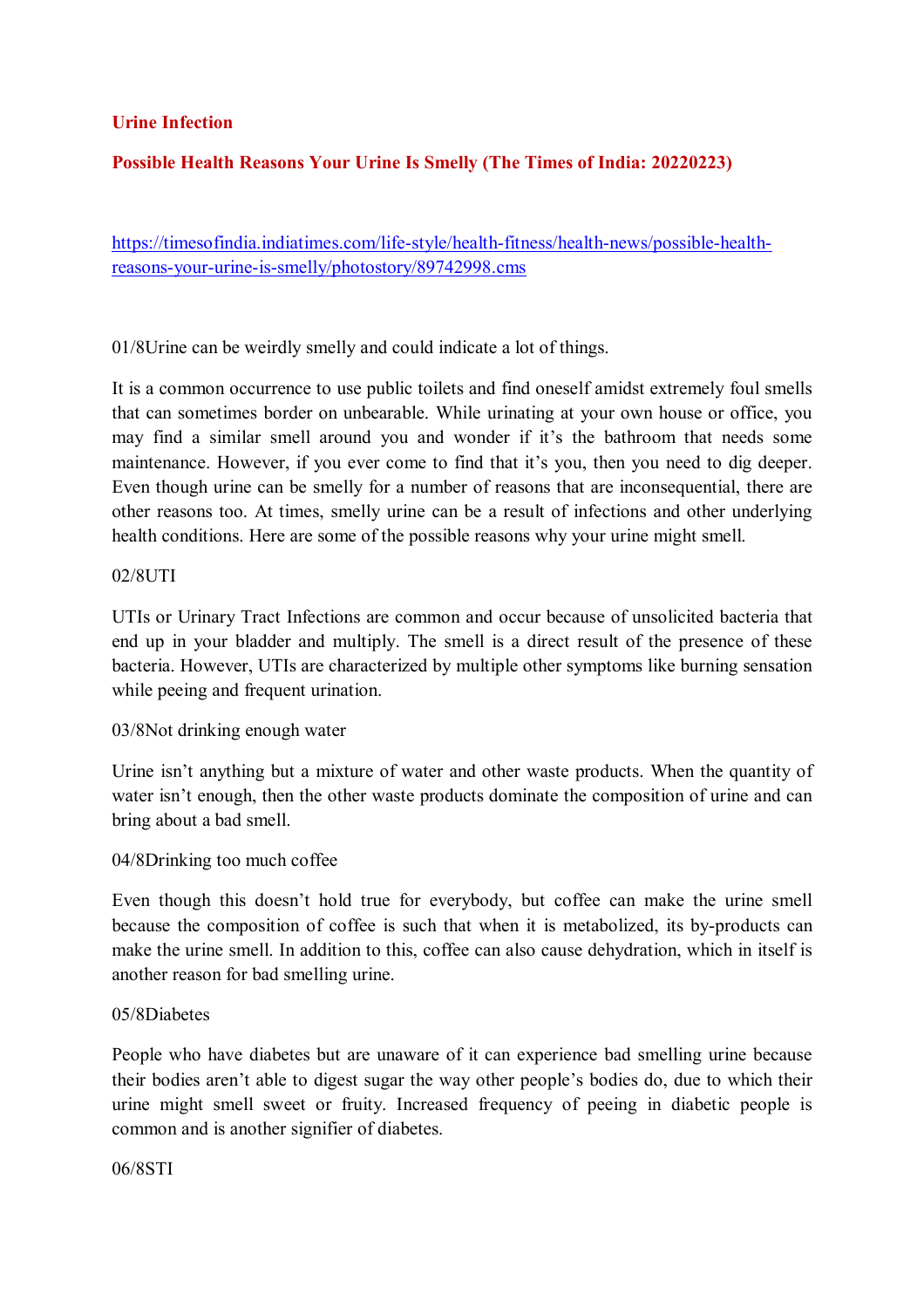Sexually Transmitted Infections can be extremely prominent especially because of what they do to the urine and the bladder. At times these infections can cause an inflammation of the urethra which can change the smell of the urine. In addition to an STI, a slight irritation in the vagina can also lead to smelly urine.

#### 07/8Specific foods

All bodies are different and because of their different operating mechanisms, they digest different foods differently. Asparagus, brussels sprouts, onion, garlic, salmon, alcohol and curry are some food groups that are difficult to completely digest by some people's bodies and leave out metabolites that are accompanied by odors.

## 08/8Yeast infection

Yeasts are naturally present in several parts of the body including the vagina. When they proliferate too much, it can lead to complications in the body, and yeasts grow in the vagina. A smelly urine can very well indicate a yeast infection because of the proximity between the urethra and the vagina. The infections is accompanied by other symptoms that include redness, swelling and a thick white discharge.

## **Diabetes**

## **Mimicking natural light cycles may influence diabetes risk (Medical News Today: 20220223)**

https://www.medicalnewstoday.com/articles/mimicking-natural-light-cycles-may-influencediabetes-risk#Natural-Iight-cycles-are-important-to-metabolism

A new study investigates the light-dark cycle and metabolic disease.

Researchers recently investigated how night-day variations in light intensity affected metabolism in people with insulin resistance.

Metabolism was lower during sleep in those exposed to dim light during the day and bright light in the evening.

The timing and intensity of light that humans experience daily has subtle effects on glucose and fat metabolism that can contribute to obesity and metabolic diseases.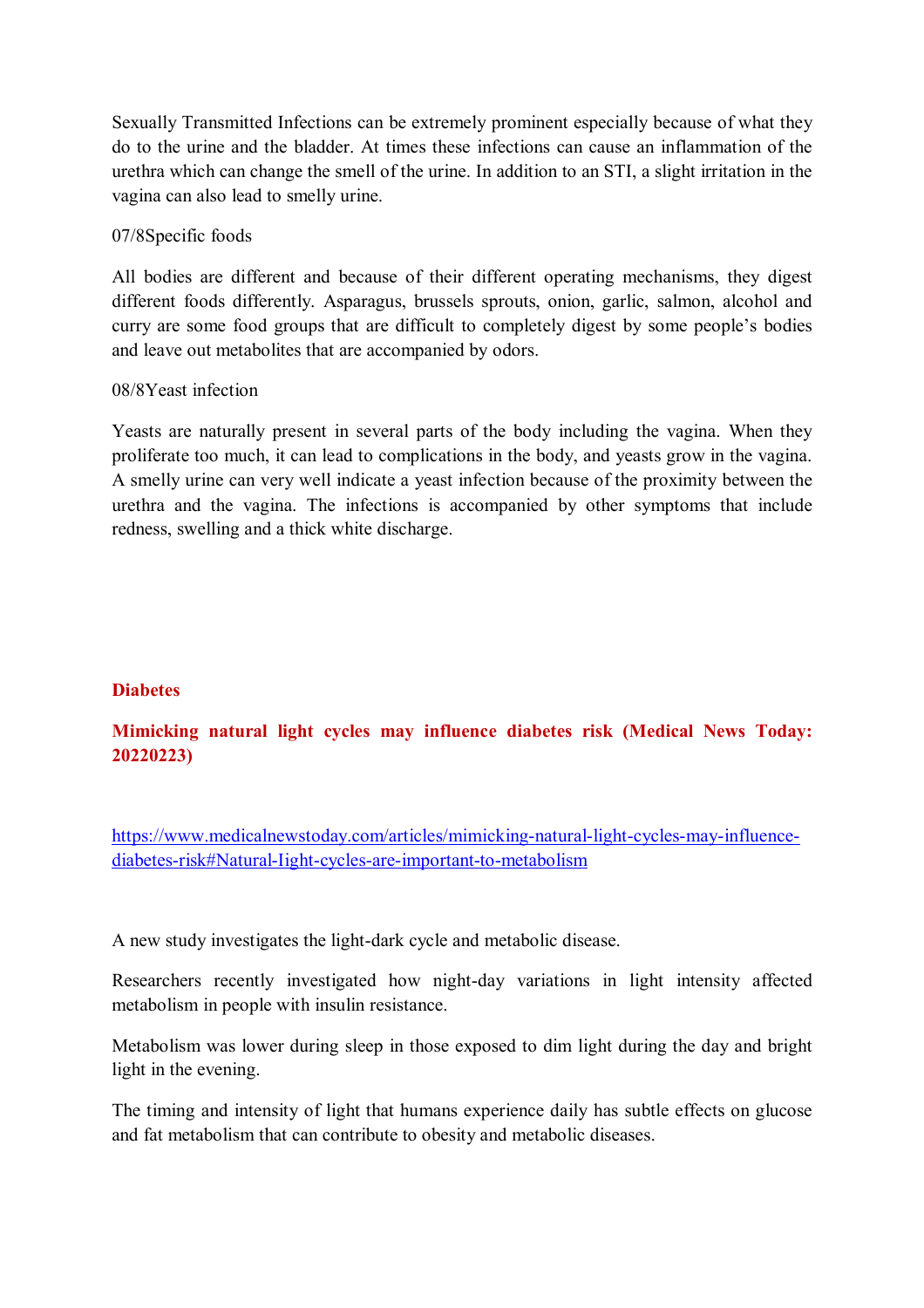More than 1 in 3Trusted Source adults in the United States may have prediabetes, according to the National Institutes of Health.

Insulin resistance is a disorder of metabolism that precedes prediabetes. If left unchecked, prediabetes can develop into type 2 diabetes.

Recently, a team of researchers theorized that societal changes such as increased exposure to artificial light might be one factor linked to the global rise in people with insulin resistance.

As reported in the journal Diabetologia, Prof. Patrick Schrauwen, Jan-Frieder Harmsen, and their colleagues tested their hypothesis by studying individuals who already had insulin resistance.

Insulin resistanceTrusted Source occurs when cells do not respond to insulin as efficiently, reducing their ability to take in glucose from the blood.

With painstaking measurements, the researchers were able to determine if varied light exposures altered human metabolism.

What is insulin resistance?

Carbohydrates are complex sugar molecules that people consume through their diet. The body converts these into "simple" sugars in our blood, namely, glucose.

Insulin is a hormone that helps bring glucose from the blood into cells. The cells then convert glucose into an energy-storing molecule called ATP.

If cells are resistant to insulin, glucose remains in the bloodstream, causing a condition called hyperglycemia — elevated blood glucose. Doctors consider this a precursor to developing type 2 diabetes.

Individuals who develop insulin resistance may:

consume high calorie diets that are high in fats and sugars and low in fiber

have an accumulation of centralized body fat

have a genetic predisposition to insulin resistance

have obesity or be physically inactive

Scientists suggest that there has been a rise in insulin resistance concurrent with the advent of the industrial revolution fostering a less nutritious diet and decreased physical activity. Insulin resistance is a known risk factor for type 2 diabetes, high blood pressure, and heart disease.

In the recent study, volunteers tested positively for any one of four common parameters that determine insulin resistance, such as an inability to normalize their blood glucose after consuming a sugar-laden drink.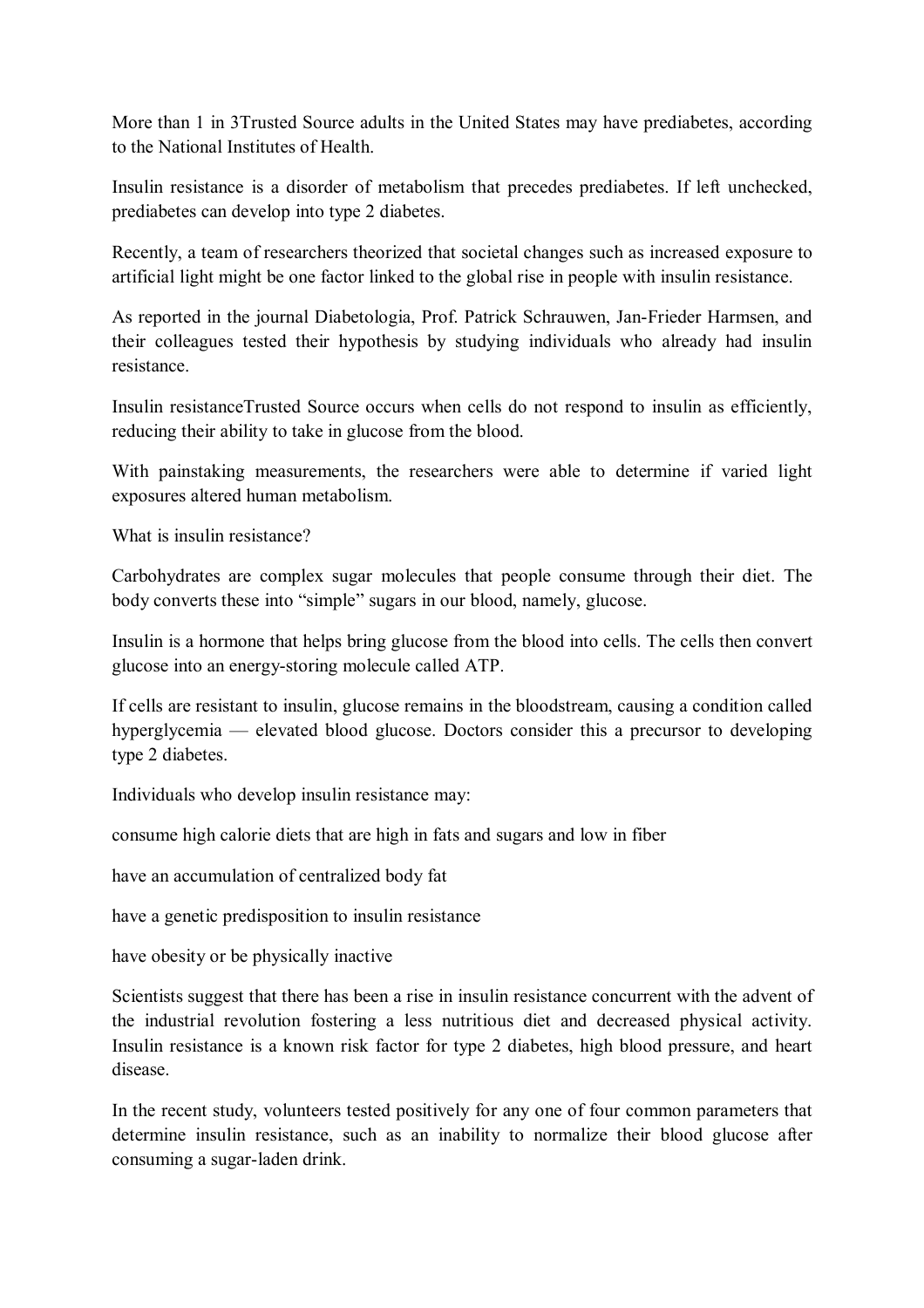'Cue the lights'

The scientists based their new research on prior work that confirmed that light is a "zeitgeber," an important environmental cue that controls the body's circadian rhythms.

Light cues humans via a specialized brain structure called the suprachiasmatic nucleus, located in the pineal gland.

Dr. Victoria Salem, a senior clinical lecturer in bioengineering and an honorary consultant in diabetes, endocrinology, and internal medicine at Imperial College London, explained to Medical News Today:

"We all have natural body clocks. For example, babies often wake up earlier in the summer months when sunlight pours into the room. Light hitting the back of our eyes is sensed by the brain and our 'master clock,' which then sends signals via the nervous system or hormones to other parts of the body, such as the liver or muscle, to regulate digestion and the way we use fuel."

"For example, the body becomes 'primed' in the morning to consume and metabolize the first meal after a long time without food. […] Related to this body clock is the release of the hormone melatonin. The production and release of melatonin are connected to the time of day — increasing when it's dark and decreasing when it's light."

Specifically, the authors of the new study focused on how cycling bright and dim light affected people by measuring:

frequent blood glucose levels

insulin levels

levels of melatonin, a hormone produced by the body to promote healthy sleep

fats in the blood known as triglycerides

daily energy expenditure

sleeping metabolic rate

Life in a metabolic bubble

The researchers were able to make these measurements by asking volunteers to stay overnight, twice, in a respiration chamber while wearing an activity monitoring watch.

The special chamber allowed scientists to measure the amount of oxygen consumed and carbon monoxide produced, giving an accurate measure of the study participants' metabolic rate.

The participants all ate similar meals and performed similar physical activities.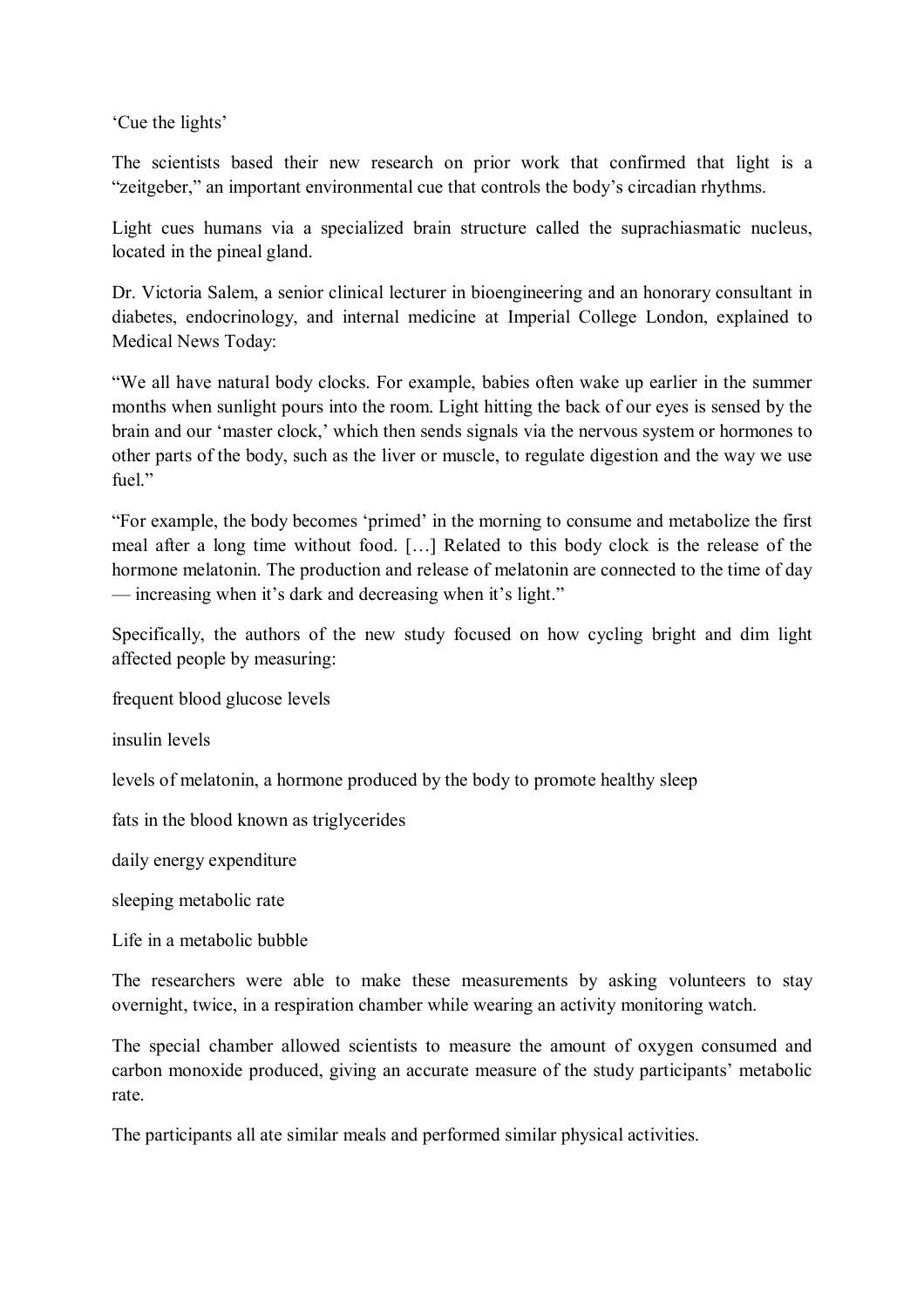Next, the researchers exposed 14 participants to two variations of daylight and evening: 10 hours of bright light followed by 5 hours of dim light in the evening — a "normal" human day — or 10 hours of dim light during the daytime and 5 hours of bright light before sleep.

What they found

In these carefully controlled circumstances, the scientists discovered several interesting results:

Melatonin release was significantly supressed in the dim day-bright evening scenario.

Those who spent the day in bright light had lower glucose levels before dinner and higher metabolic rates at night.

Metabolism slowed after dinner in individuals in the dim day-bright evening scenario.

In people who spent the day in bright light with a dim night, melatonin levels were increased at night, which is helpful for inducing sleep.

The researchers concluded that the timing of light exposure can influence the body's handling of glucose and fats, energy use and expenditure, and even temperature regulation in insulinresistant individuals.

Natural Iight cycles are important to metabolism

Dr. Victoria Salem summarized the findings for MNT:

"The more natural light conditions were associated with subtle improvements in certain metabolic parameters. [M]ost interestingly, it aided a higher metabolic rate at night — good for burning calories!"

"This was associated with normal melatonin release compared to its inhibition with bright evening light," Dr. Salem continued.

"The effect described here is probably small, but nonetheless important, since a holistic approach to improving well-being — which includes, amongst other things, healthy lighting, keeping the room cool at night, and good sleep hygiene — is rather good advice."

The authors of the study recommend further research in two realms: more investigation into how light exposure affects energy expenditure and studies into how thoughtful lighting control in the home and office settings may improve health outcomes.

MNT asked Dr. Victoria Salem if any research supports the theory that sleeping better or natural light patterns can reduce metabolic disruptions. She replied:

"Yes, but not high quality [randomized controlled trials], and since the effect size is small it is going to be difficult to prove clinically. Having said that, I do believe that this study is telling us something important — that as part of a holistic approach to good metabolic health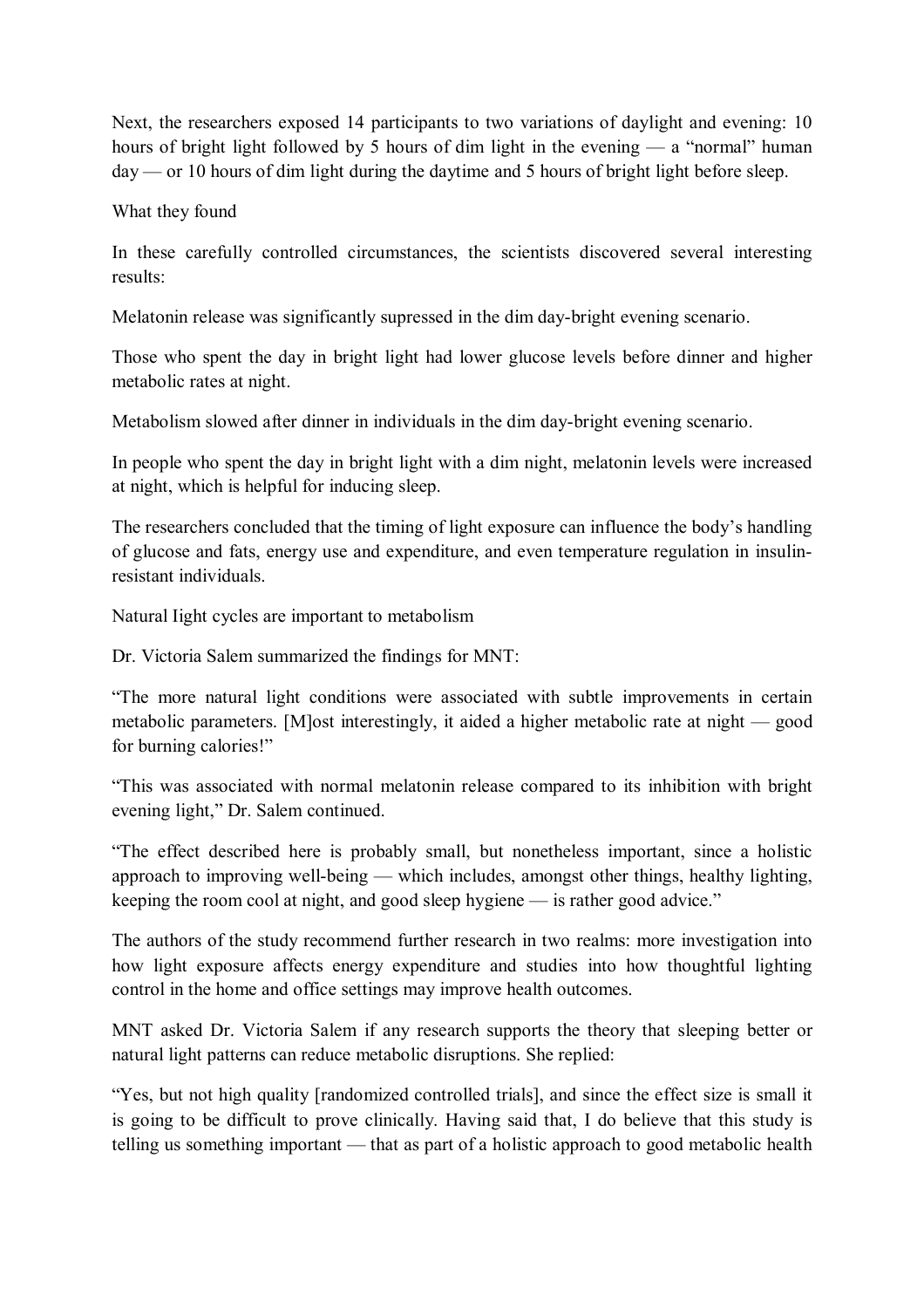and general well-being, encouraging good sleep and evenings where we wind down and reduce bright screen time is a very good idea."

#### **HIV/AIDS**

#### **Stem-cell treatment may have cured woman of HIV (Medical News Today: 20220223)**

https://www.medicalnewstoday.com/articles/stem-cell-treatment-may-have-cured-woman-ofhiv#Not-a-universal-cure

Using stem cell technology, researchers may have cured one case of HIV. The photo depicts stem cell cultures.

An HIV-positive woman who received a blood stem cell transplant to treat acute myeloid leukemia appears to have been cured of HIV.

The stem cells, from umbilical cord blood, contained a gene variant that makes them resistant to HIV infection.

The woman has been free of HIV for 14 months since the treatment.

This finding could point toward a cure for HIV for some patients.

A middle-aged, mixed-race, HIV-positive woman has been free of the virus since receiving a blood stem cell transplant for a different condition.

Following high-dose chemotherapy for acute myeloid leukemia — a treatment that destroys blood cells — the woman received the stem cell transplant from specialists at Weill Cornell Medicine, in New York City.

They used transplant cells from two sources: stem cells from a healthy adult relative and umbilical cord blood from an unrelated newborn.

Doctors use umbilical cord blood to supply blood stem cells when a good match cannot be found. Cord stem cells are often successful, even when their immune markers only partially match the recipient's.

The stem cells from the adult donor are used to rapidly restore the patient's blood cell population. The cord stem cells replicate to replenish the blood cells in the longer term.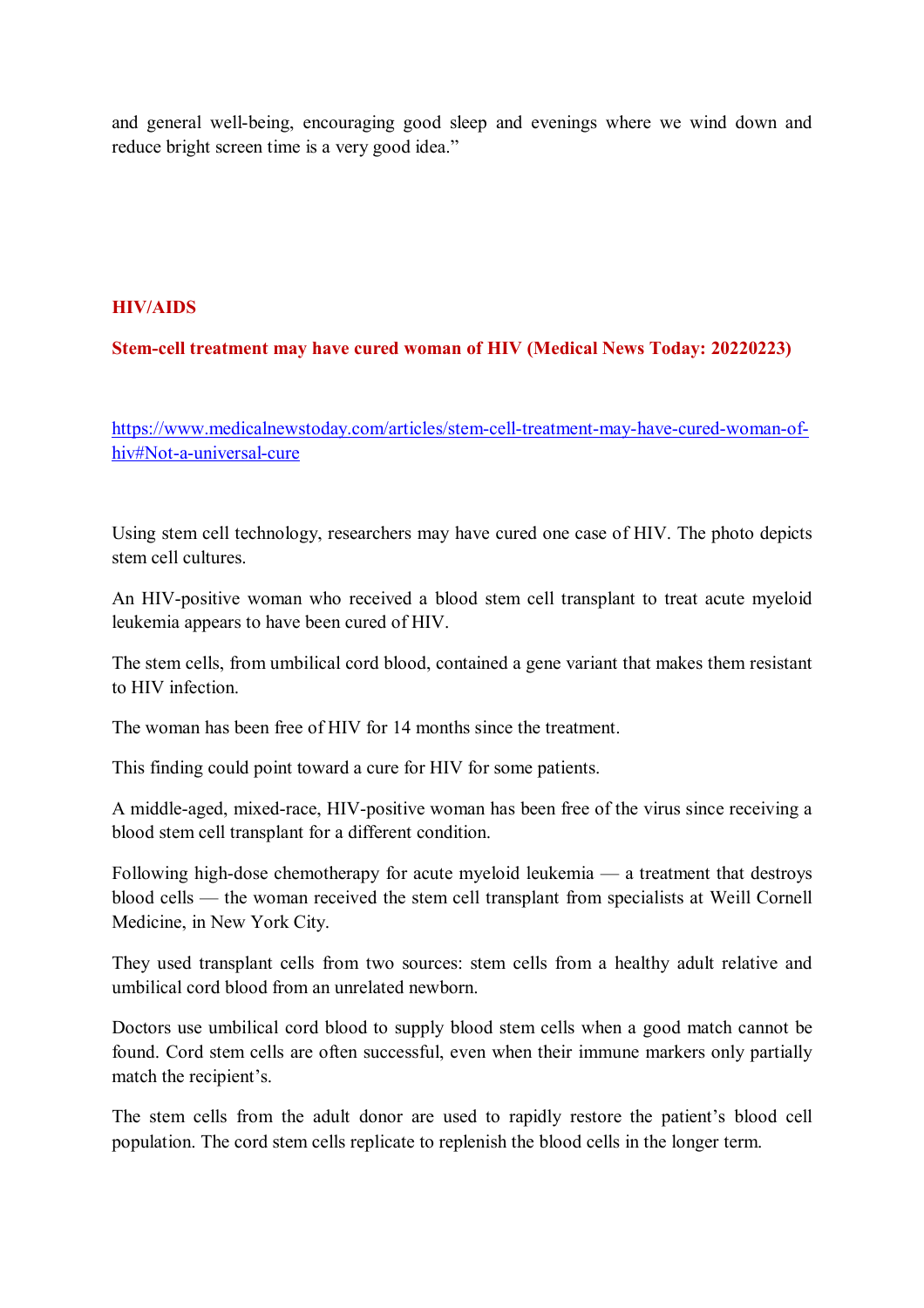For this transplant, the doctors used umbilical blood stem cells containing a gene variant that gives resistance to HIV. The CCR5 gene encodes a cell receptor used by the HIV virus to enter the cells, but the CCR5∆32 variant blocks the entry of the virus.

Disappearance of HIV

Three months after the treatment, the doctors found that all the patient's blood cells derived from the HIV-resistant cord blood stem cells. The team detected no HIV when performing highly sensitive assays of the patient's blood.

The patient then stopped taking antiretroviral drugs to suppress her HIV infection.

Now, 14 months after the treatment, the HIV infection has not reemerged. The patient has also been leukemia-free for 4 years.

"This is a very interesting case that could help inform our understanding and approach to HIV cure research."

– Dr. Michael Brady, medical director of the Terrence Higgins Trust, speaking to Medical News Today.

It is also the first time a person who identifies as mixed race has received the treatment, as the CCR5∆32 variant is much more common in people of European heritage.

The specialists treating the leukemia were the first to use cord blood cells in this way. Using cord blood, doctors can give cells with the CCR5∆32 variant to people of non-European heritage, for whom finding well-matched CCR5∆32 donors would be difficult.

Not a universal cure

"It's important to note that a stem cell transplant, which was used to treat leukemia in this case, is a very risky procedure and not one which could be scaled up to 'cure' the millions of people living with HIV across the globe," Dr. Brady cautioned.

Although the woman has no signs of HIV, the specialists stress that they regard her as being in long-term remission, rather than cured.

They, too, note that this treatment carries significant risks, and doctors can only consider it for HIV-positive people with cancer who need blood stem cell transplants.

While welcoming the findings, Dr. Brady emphasized that finding a cure was only one element of the fight against HIV:

"A cure for HIV would be amazing. Whilst research into that continues, we mustn't forget that we already have highly effective HIV treatments that both protect the immune system from damage — meaning people living with HIV can expect long and healthy lives — and fully suppress the virus so it can't be passed on to their partners."

– Dr. Brady